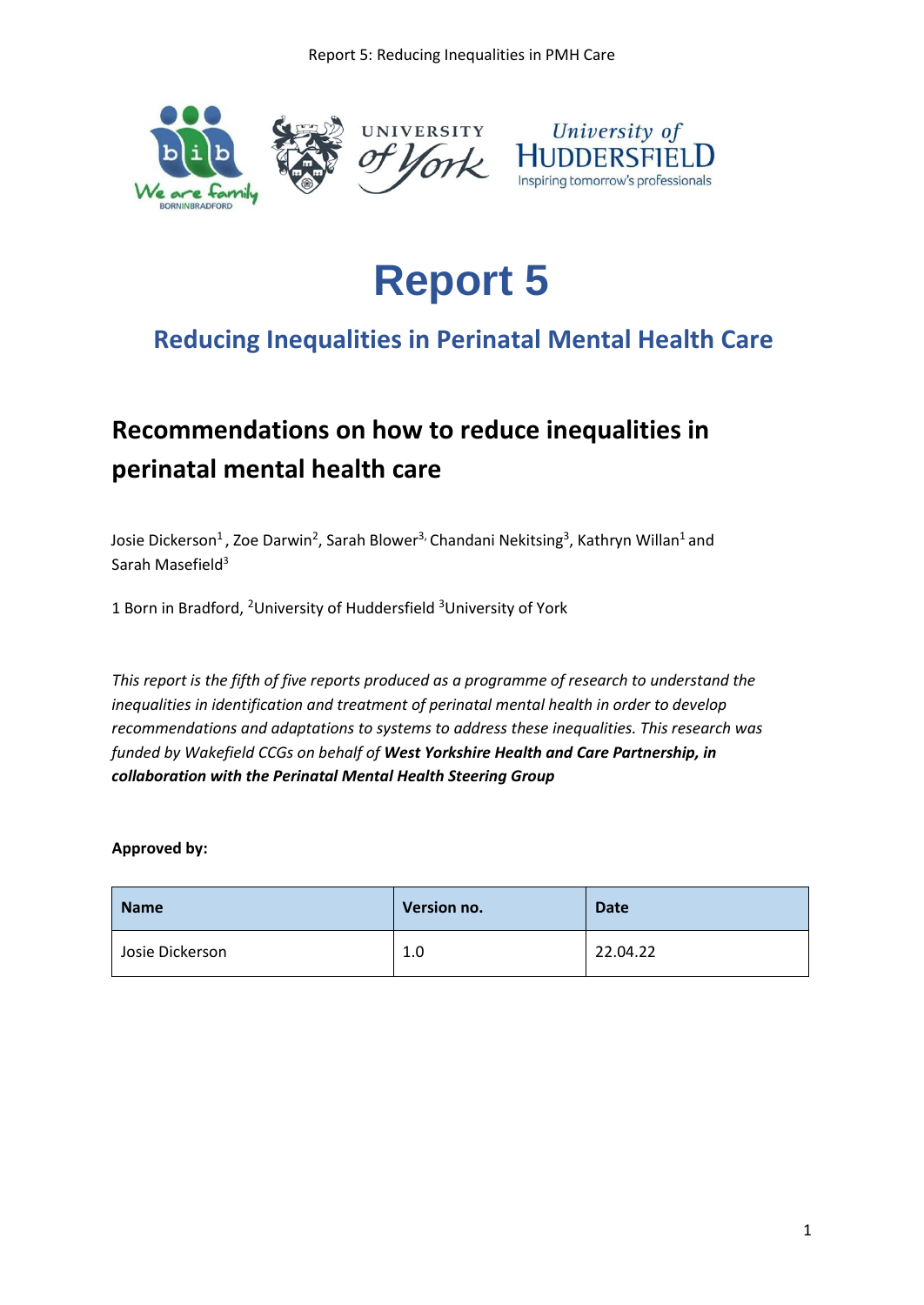## **Contents**

| 6. Ten Recommendations to Reduce Inequalities in Perinatal Mental Health Support 7         |
|--------------------------------------------------------------------------------------------|
|                                                                                            |
| 6.2 Enhanced partnership working between statutory and VCS organisations  8                |
| 6.3 A campaign to improve community understanding and awareness of PMH  8                  |
| 6.4 Development of, and commitment to, routine staff skills training and ongoing support 9 |
|                                                                                            |
|                                                                                            |
|                                                                                            |
|                                                                                            |
|                                                                                            |
|                                                                                            |
|                                                                                            |
|                                                                                            |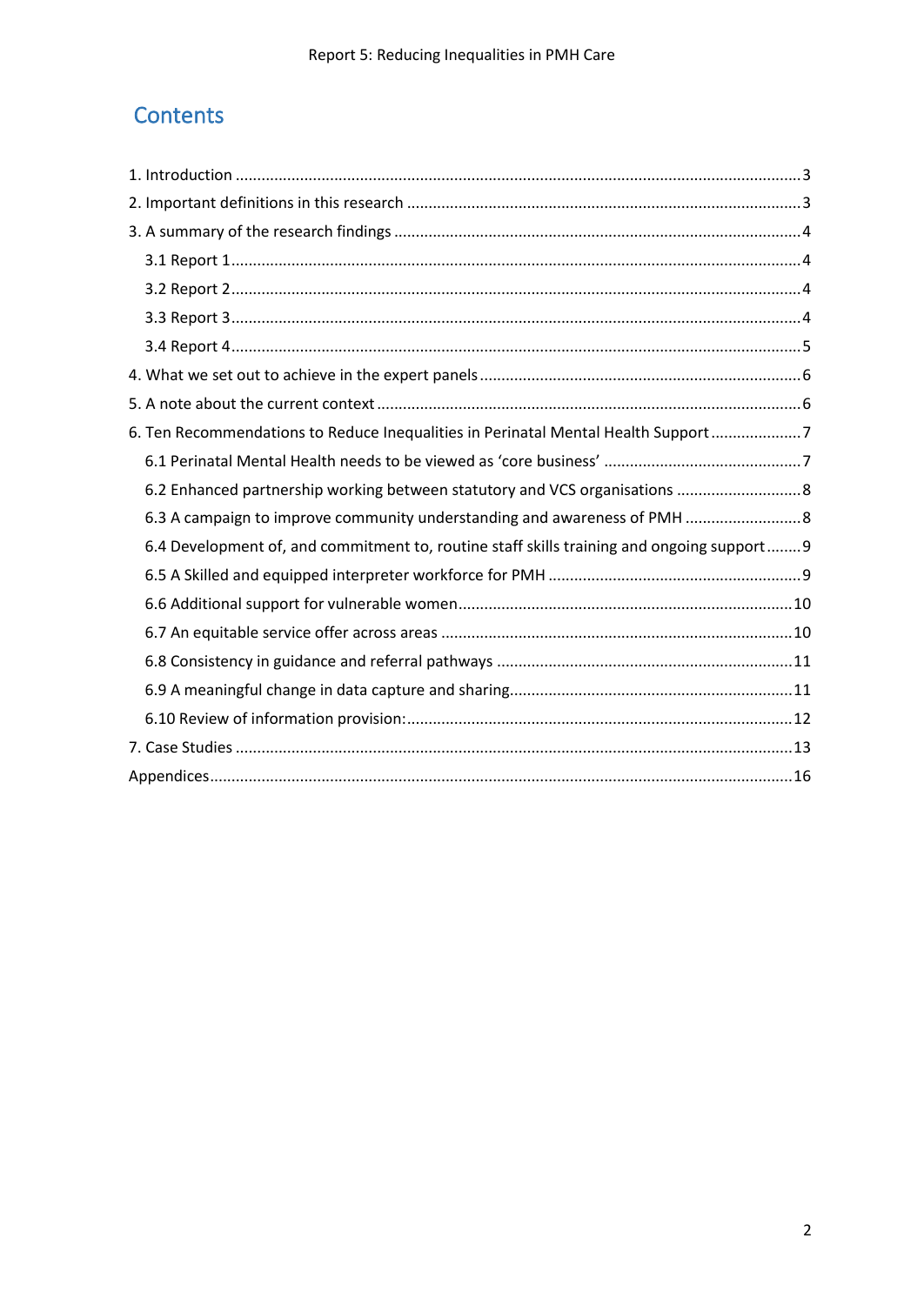## <span id="page-2-0"></span>1. Introduction

From January 2019 until December 2021 a team of researchers from Born in Bradford and the Universities of York and Huddersfield have taken an in-depth look at the inequalities experienced by women with perinatal mental health (PMH) difficulties who live in West Yorkshire (see Box 1 for important definitions around this work). We have completed reviews of the research evidence, looked at the perinatal mental health pathways and available data in services across the region, interviewed women from ethnic minority and deprived backgrounds, interviewed practitioners from voluntary and community sector (VCS) organisations who work with 3 below.

We took our research findings, the identified barriers and potential solutions to two expert panels where we developed actionable recommendations to enable services to reduce the inequalities in the identification of PMH, and access to PMH support. Section 4 provides an overview of the recommendations that were developed in these expert panels.

## <span id="page-2-1"></span>2. Important definitions in this research

By inequality, we mean any unfair and avoidable differences in health caused by unequal conditions. Here we focus on disadvantages caused by socio-economic, ethnicity, language ability or pregnancy related issues. Our focus is on inequalities in PMH which we defined as mental health issues during pregnancy or in the first year after birth, including depression, anxiety and psychoses.

The population that this research focuses on is pregnant people and people who have given birth, referred to here as women and as mothers in describing the evidence that is presented here. We recognise however that some pregnant people are not women, and that some mothers have not themselves been pregnant or given birth. We also acknowledge that PMH issues can occur in partners of mothers (father, other co-parents and partners), however, we made the decision in consultation with the West Yorkshire perinatal mental health steering group to focus on mothers as the evidence shows us how much work is needed to make PMH care equal for mothers. Much work is also needed to enhance the support for all partners, and in Report 1, we describe the research evidence of inequalities in PMH for partners, and in our Report 2 we note that services need clearer guidance for the identification and support of partners during the perinatal period.

In this report we often talk about universal and specialist services. Universal healthcare means all healthcare that is offered to all women, including midwives, health visiting and GPs. Specialist services means all care that is designed to support women with greater needs including IAPT and specialist PMH services. VCS organisations deliver a combination of services designed for all women and for those in more need, so we would say within this report that VCS could sit within universal and/or specialist care.

To help us to pull together all of our research findings and recommendations, we used a 'sociotechnical framework' which allows us to describe the barriers and solutions to reduce inequality within the complex healthcare system. The framework includes four key components which all interact with each other: Processes, People, Technology and the System. More information on this framework can be seen in Appendix 1.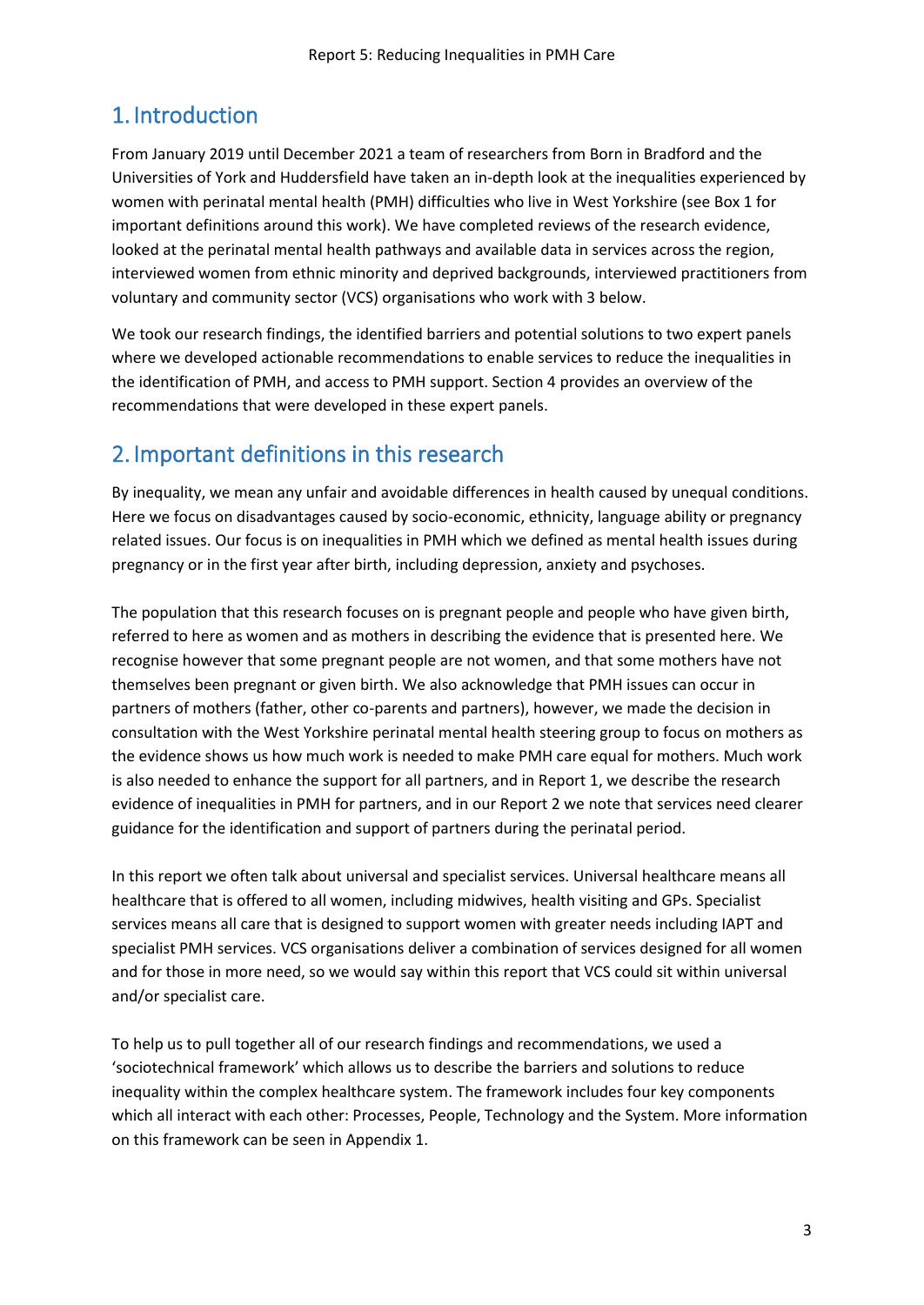## <span id="page-3-0"></span>3.A summary of the research findings

A table detailing the main findings from this research programme can be found in Appendix 2 of this report. This table shows all of the barriers to inequitable identification and treatment access for women with PMH difficulties, and the potential solutions to these barriers that were identified in our research programme. The key findings from each report in this research programme are summarised here:

### <span id="page-3-1"></span>3.1 Report 1

Report 1 looked at the research evidence and found that there is **substantial inequality** in the disclosure and identification of PMH difficulties in **women with little or no English**, and to a slightly lesser extent, for **ethnic minority women** who do speak English. These are reflective of wider structural inequalities in society. At the juncture of PMH services, problems that need further examination include the use of translators and cultural misperceptions.

Due to a lack of research, it is unclear as to whether there is inequality along other axes of disadvantage such as economic status, relationship status or age. There is also poor understanding about treatment and management disparities in general, and about any inequality for women with disabilities and low literacy. Disparity by increased parity needs further investigation as does disparity in women who have complex social needs or who are disadvantaged in multiple spheres.

### <span id="page-3-2"></span>3.2 Report 2

We compared the guidance documents on PMH for healthcare professionals in maternity and health visiting services across West Yorkshire. We found multiple **inconsistencies in healthcare pathways** and **gaps in key considerations in the guidance**. There were inconsistencies in: the assessment tools recommended to identify PMH and their scoring; the provision of specialist PMH roles within universal services; in the definitions of levels of severity required for referral into specialist services; and varied specialist and VCS offers in different areas. The following key elements were missing from a number of guidelines: Guidance on supporting PMH conditions others than perinatal depression and psychosis; the use of translated versions of assessment tools; and responding to the mental health needs of fathers, other co-parents and partners.

The inconsistencies and missing elements in PMH guidance may produce inequalities in the identification and access to PMH support received by women living in different areas. These inconsistencies could also disadvantage some vulnerable groups more than others, thereby potentially widening inequalities across West Yorkshire.

### <span id="page-3-3"></span>3.3 Report 3

Report 3 examined data from: services across West Yorkshire, the national Maternity Services Data Set (MSDS), and the Born in Bradford research programme. The main finding in this report is that **routinely collected health data on inequalities and on PMH is not good enough** to tell us about prevalence or inequalities within the system. Information on key inequalities such as ethnicity, language ability or disability are not collected consistently enough to make them useful. Similarly, rather than recording the answers to identification questions, the national MSDS service records whether the questions were asked or not. This means that nationally and locally **we cannot**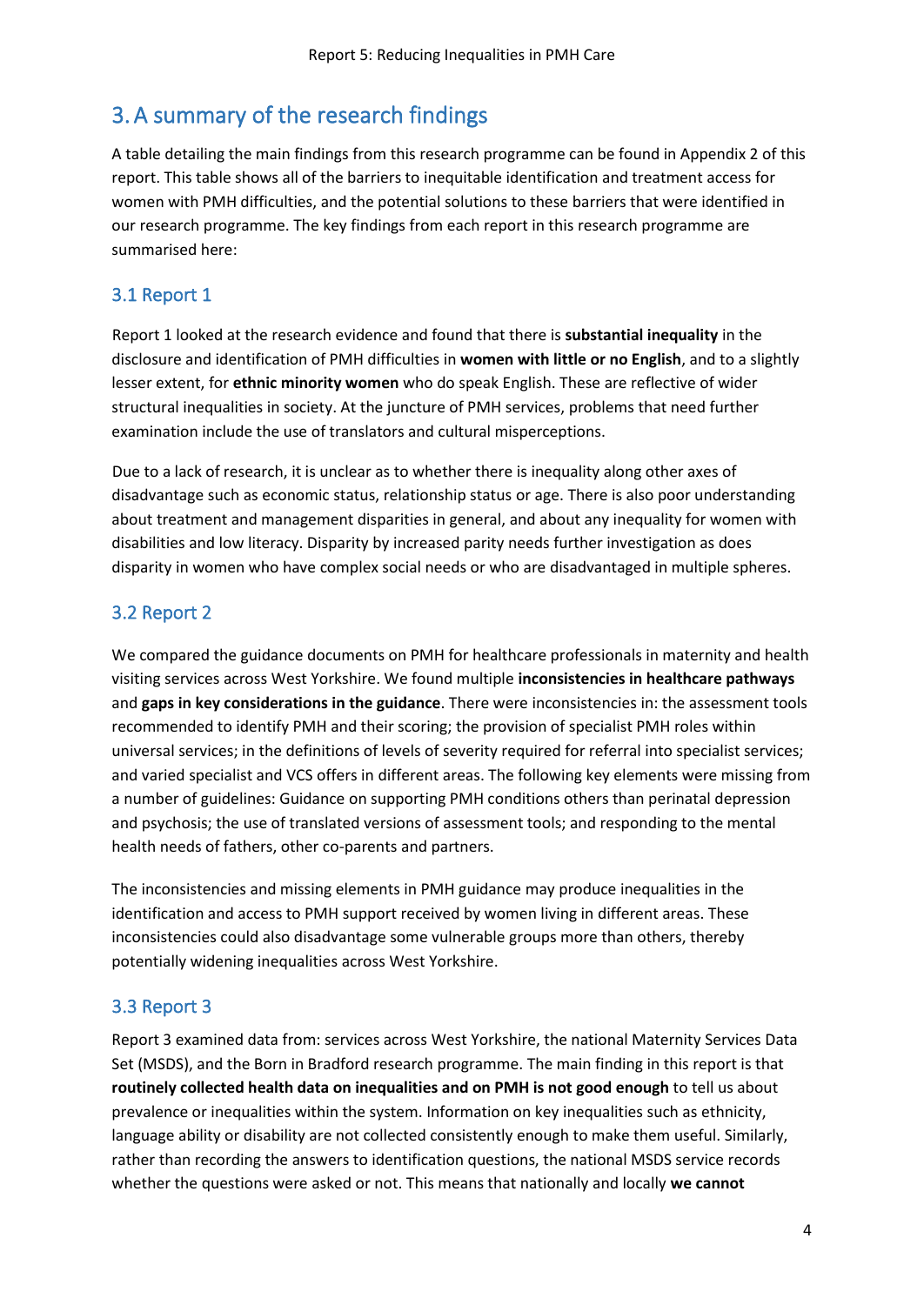**determine the prevalence of PMH**, **nor can we identify any inequalities** in PMH identification or treatment using routine data.

Using Born in Bradford data we found that 14% of women living in ethnically diverse and deprived inner-city areas of the city reported moderate-severe symptoms of depression, however, less than one in three of these women were identified as having poor PMH in their maternity, health visiting or GP healthcare record. Data from the specialist PMH services in West Yorkshire showed that, in two of the three services, **White women were more likely to be referred and to receive treatment than ethnic minority women**. In the third service, the alternative was true, with more ethnic minority women being referred and receiving treatment than White women. Born in Bradford data suggested that **White British women living in deprived areas are the most likely to report PMH symptoms**, the most likely to receive specialist PMH support and have a PMH related prescription. However, the poor data nationwide means that we do not know whether White British women living in deprivation are more likely to have PMH difficulties or if it is the case that this group of women are more able to disclose their concerns and to have them identified by HCPs.

### <span id="page-4-0"></span>3.4 Report 4

Report 4 provided insights on PMH inequalities using surveys with HCPs and interviews with workers in VCS organisations and women with an ethnic minority or deprived background. Barriers and facilitators were mapped to the socio-technical framework(see Appendix 1) to understand the role of processes, people, technology and the system as follows:

**Processes:** barriers include the availability/provision of interpreters, modality of contact, digital exclusion, access to transport and childcare which were found to impact on women from ethnic minority and/or deprived backgrounds, and particularly on those who were seeking asylum.

**People; women:** many barriers came from personal perceptions and a lack of knowledge in the women themselves with concerns including: stigma of PMH; a lack of awareness of PMH difficulties and available support; fear of consequences of disclosure; a lack of empowerment and distrust of practitioners/services.

**People; healthcare practitioners (HCPs):** A number of barriers/facilitators to enabling HCPs to identify and support PMH difficulties came from their level of knowledge and confidence around: asking about, and discussing, PMH; how to navigate referral pathways and available services; cultural competency (specifically in the context of PMH). Other barriers/facilitators included: having the time to cover all of a woman's needs in an appointment; building relationships and trust; the ethnicity and cultural background of practitioners; and, attitudes and at times discriminatory approaches.

**People; others:** The influence of others (i.e., partners, other family, peers, interpreters) could facilitate or inhibit women's PMH support, both in relation to being physically present (or absent) at an appointment, but also the anticipated reaction of others (for example, in relation to mental health being taboo). It was noted that the influence of others was relevant for appointments that took place remotely; for example with some women living in multi-generational households being unable to have private telephone conversation with mental health services.

**Technology:** technological barriers were indicated regarding instances of poor information sharing with women and between services. For example, women were not always kept informed about the outcome of their referrals.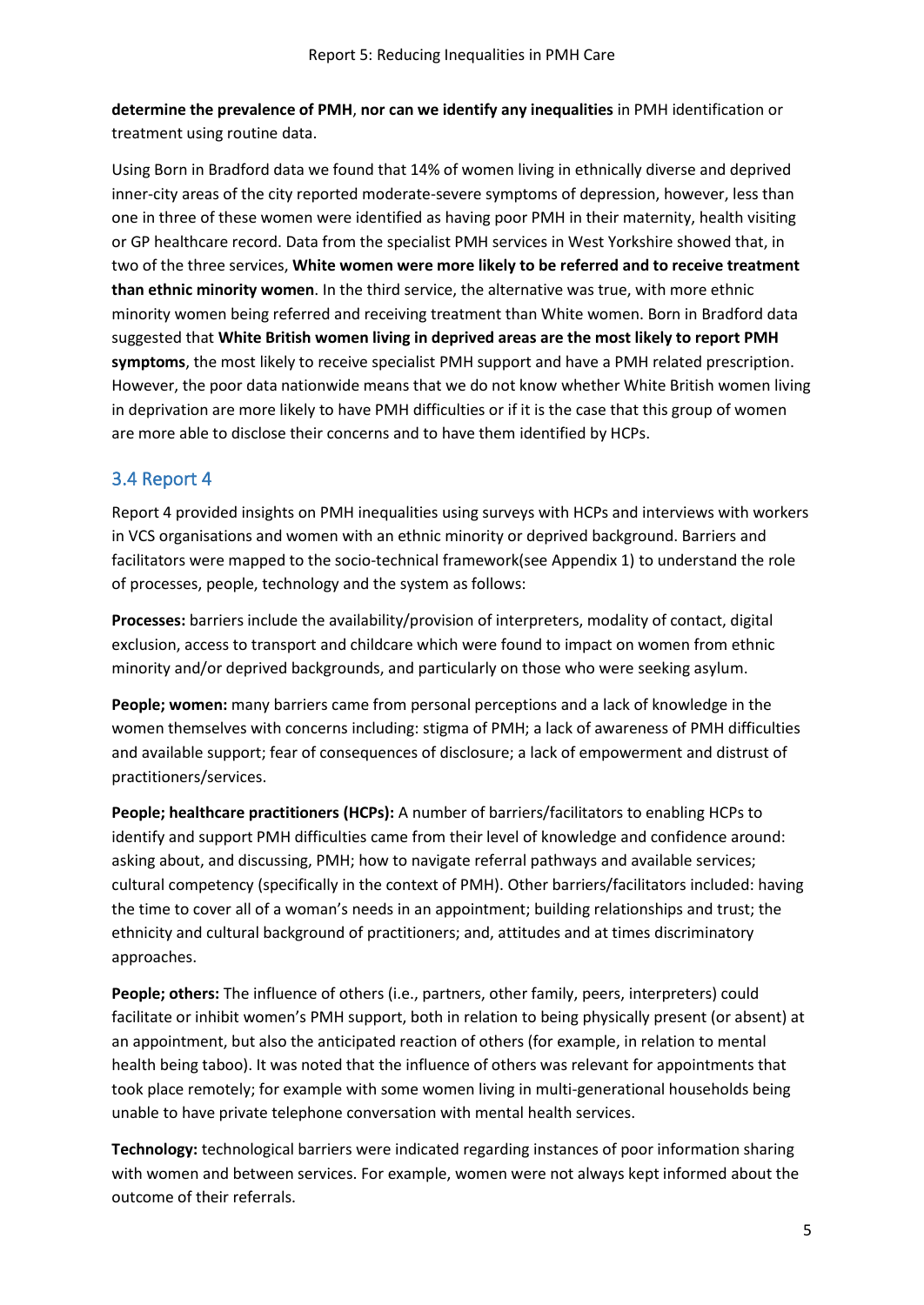**System:** the system-level barriers and facilitators include the extent to which PMH is viewed as a core business, partnership working between services, representation in workforce, high turnover of staff, high caseloads and fixed short appointment times, staff capacity for training, narrow rules on engagement and culturally insensitive services.

Many of the barriers/facilitators described in Report 4 had an impact on all women. However, many were exacerbated in women from ethnic minority backgrounds, recent migrants, those who don't speak English well and those living with trauma. All stakeholders expressed that several of these influences have been further compounded by the covid-19 pandemic.

## <span id="page-5-0"></span>4.What we set out to achieve in the expert panels

We invited healthcare professionals and commissioners with expertise of supporting women with PMH from across West Yorkshire to come together to look through our findings and develop a set of recommendations to make sure that PMH care is accessible to all women, regardless of their language, social circumstance or culture. We held two expert panels, on the 25<sup>th</sup> November 2021 and 3<sup>rd</sup> December 2021. The panels took place online via Microsoft Teams and 19 participants took part from midwifery, health visiting, specialist PMH services, other mental health services (e.g. IAPT), VCS organisations and clinical commissioning groups. Notes were made by facilitators during discussions and using recordings of the sessions (which were then deleted). Following the meeting we reviewed the notes and pulled together the recommendations made by these expert panels into the four categories from the framework. Appendix 2 shows these recommendations as they link to each barrier identified in the research. Section 6 below synthesises this learning into ten key recommendations to reduce inequalities in PMH.

## <span id="page-5-1"></span>5.A note about the current context

The research findings in this programme of work were undertaken between 2019 and 2021. We are aware that this is a constantly moving context, and we are aware of a lot of work ongoing within West Yorkshire which may not all have been captured here in this report. We are also aware of a lot of examples of good care that is reducing inequalities, and many of these examples were shared within the expert panels. Where we have been able to, we have collated these examples to share here to demonstrate how each recommendation is feasible in practice, and in many cases, are already happening in some, but not all areas. If you are aware of any relevant case studies, please do share them with us so that we can build our list of helpful case studies.

We are also aware of the recent national report on inequalities in Perinatal healthcare more widely<sup>1</sup>. Our findings here echo those in the national report, and the majority of our findings and recommendations resonating with the whole of perinatal healthcare. There are a few recommendations that relate specifically to perinatal mental health including stigma and cultural competency, and these have been *italicised* here for emphasis.

<sup>1</sup> <https://www.npeu.ox.ac.uk/mbrrace-uk/reports>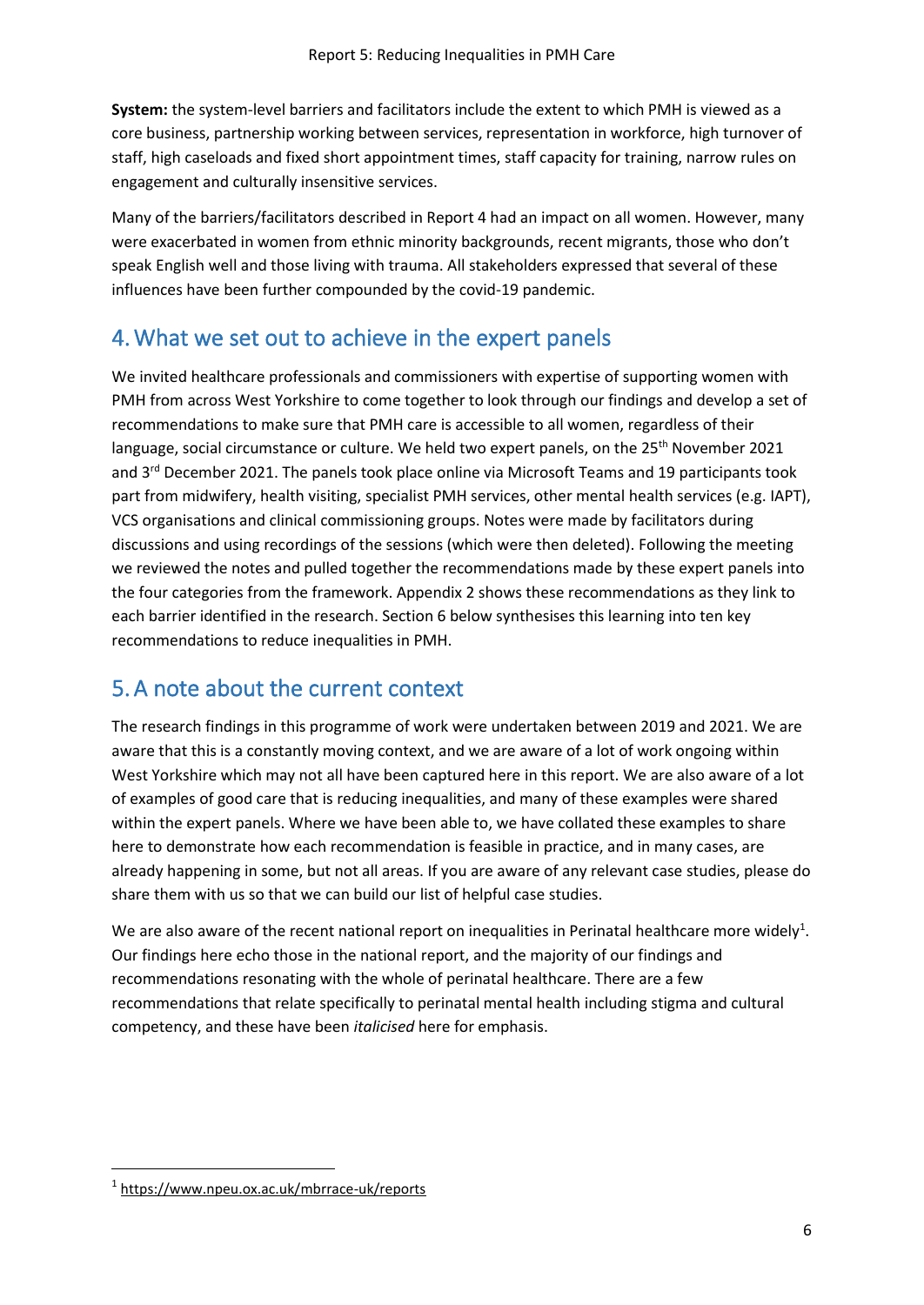## <span id="page-6-0"></span>6. Ten Recommendations to Reduce Inequalities in Perinatal Mental Health Support

There is unfair and unequal access to PMH support, with the most vulnerable women being the least likely to have their difficulties identified and to access treatment.

The changes required to make PMH support equitable for all women are substantial but critical. We have identified whether the change is needed in universal and/or specialist services. We recommend that services become 'evidence-generating', assessing the impact of any changes made, using a combination of data, stakeholder perspectives and user voices.

The ten recommendations are:

- **1. Perinatal Mental Health needs to be viewed as 'core business'**
- **2. Enhanced partnership working between statutory and VCS organisations**
- **3. A campaign to improve community understanding and awareness**
- **4. Development of, and commitment to, routine staff skills training**
- **5. A skilled and equipped interpreter workforce for PMH**
- **6. Additional support for vulnerable women**
- **7. An equitable service offer across areas**
- **8. Consistency in guidance, services and referral pathways**
- **9. Changes in data capture and sharing**
- **10. A review of Information Provision**



### <span id="page-6-1"></span>6.1 Perinatal Mental Health needs to be viewed as 'core business'

- ✔ PMH carries considerable economic cost to society, the majority of which concerns impacts for children. Policymakers, decision makers and commissioners need to be aware of the stark inequalities in PMH care, and that, investment in reducing those inequalities by identifying and preventing / intervening early for all women could result in a significant economic impact and potentially sizeable savings for the NHS, local authority and workforce.
- $\checkmark$  There needs to be a commitment to additional funding and staff capacity to address these inequalities.
- $\checkmark$  There needs to be a shift in service provision to focus on supporting the most vulnerable women: services should be re-designed to work for women who have the greatest inequality of access to support, rather than being designed for the majority as they currently are. This important shift will help all women to feel emotional safety in their care, encourage disclosure of their PMH difficulties and empower them to access the support that they need (see recommendations 4.5-8).
- ✔ Within all universal services, PMH should be a standing agenda item in team meetings to keep it at the forefront of HCPs minds.
- $\checkmark$  Within all universal services, there needs to be appropriate time within appointments to discuss PMH, viewing this as of equal importance with undertaking physical health checks.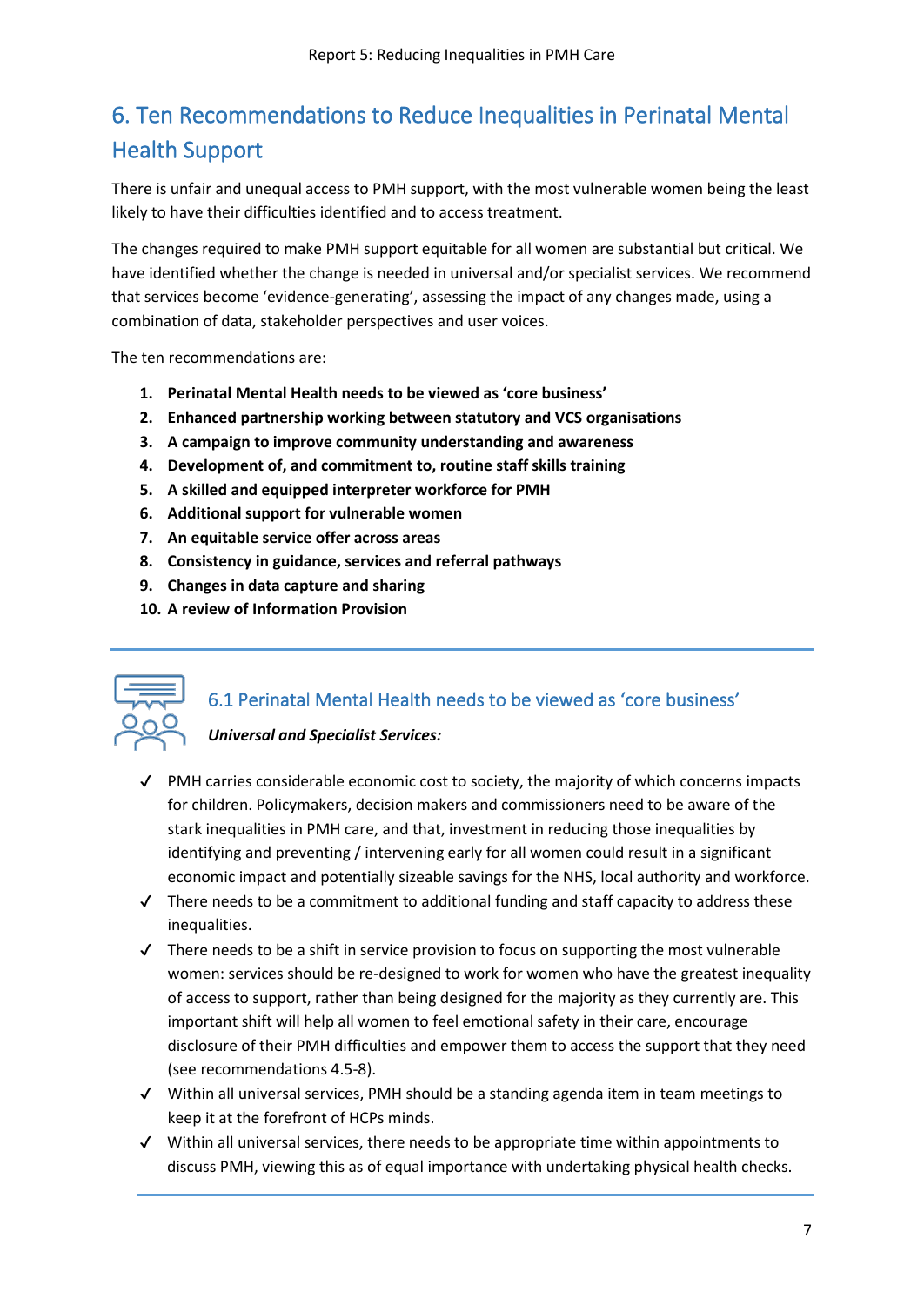

### <span id="page-7-0"></span>6.2 Enhanced partnership working between statutory and VCS organisations

### *Universal and Specialist Services:*

- ✔ The value of bi-directional learning between statutory and VCS organisations needs to be recognised and enhanced.
- ✔ VCS organisations have knowledge and skills in training, awareness raising, engagement of marginalised groups, strong relationships with communities, and with women themselves to give them a voice in service design and planning.
- ✔ Statutory services can support VCS organisations with key healthcare knowledge and skills.
- ✔ Partnership working can be nurtured through activities such as shared training and working together in reviewing referral criteria.
- ✔ Partnership working can develop shared understanding and shared language.



### <span id="page-7-1"></span>6.3 A campaign to improve community understanding and awareness of PMH

- ✔ Communication campaign to change perceptions about PMH, to understand it and help women from all backgrounds feel safe to disclose and to access mental health support.
- $\checkmark$  The campaign needs to raise awareness and reach to the whole community through faith leaders, elders, places of worship, community groups, trusted organisations, preconception work with young people in secondary schools (see Case Study 1).
- ✔ Use positive case studies for families, and communities to hear from others the same as them about their experiences of PMH in the family (e.g. partners, elders, faith leaders etc).
- ✔ Consider the potential for a campaign to also improve understanding about the potential for any parent to be affected by perinatal mental health difficulties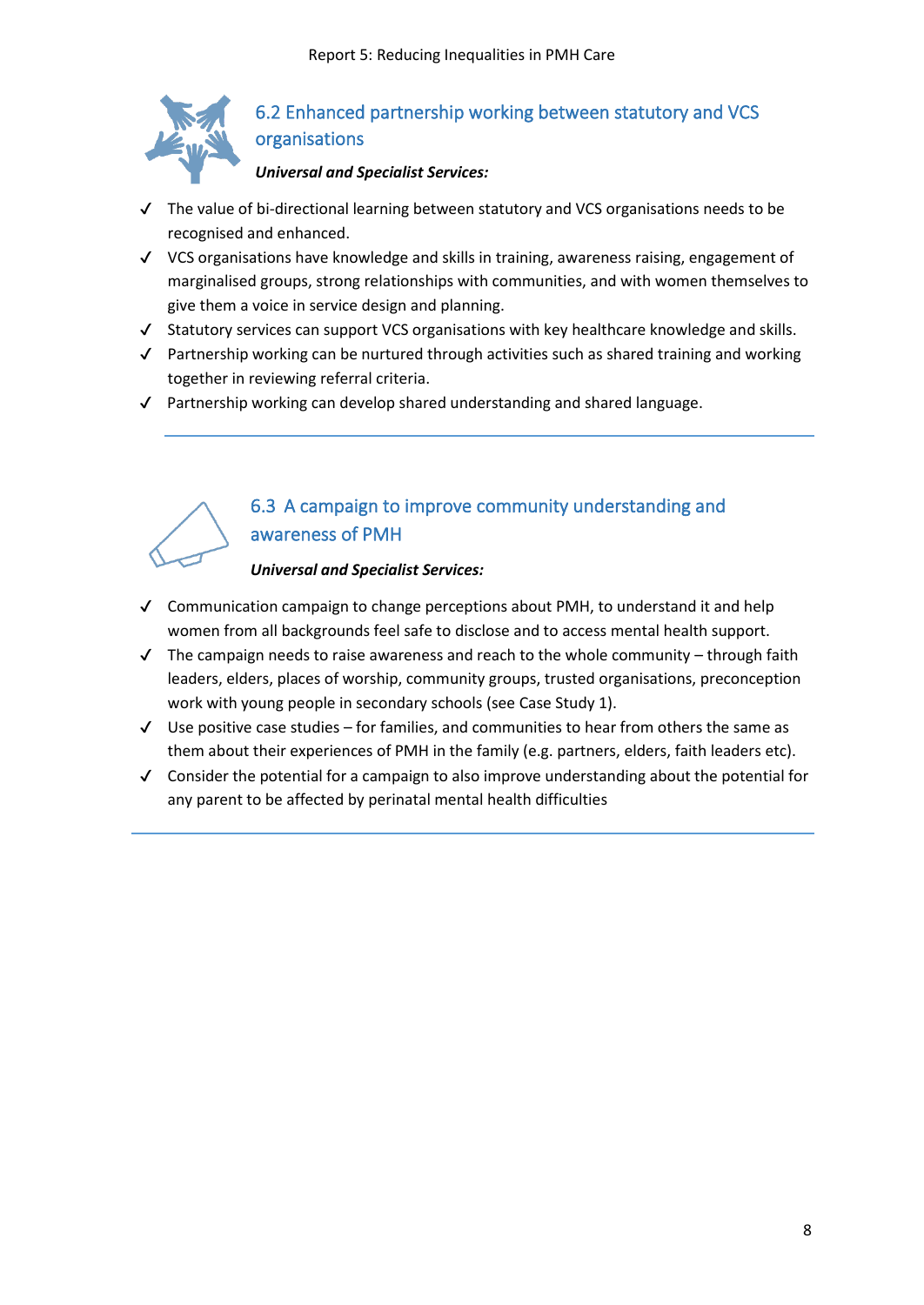

### <span id="page-8-0"></span>*Universal and Specialist Services (excluding PMH specialist services):*

- $\checkmark$  Commissioners and service managers need to commit to training for all staff by:
	- $\triangleright$  Giving capacity to all staff to attend annual training
	- $\triangleright$  Making training mandatory and a part of CPD
- $\checkmark$  A comprehensive training package for all HCPs, VCS and interpreters involved in the care of women during the perinatal period needs to be developed. Key training components required are:
	- $\triangleright$  Trauma informed care
	- $\triangleright$  Building trusted relationships
	- $\triangleright$  Inequality awareness in PMH
	- $\triangleright$  Cultural awareness specifically relating to PMH
	- $\triangleright$  Applying 'cultural humility' e.g. asking a woman to explain important cultural context
	- $\triangleright$  How to ask questions if a partner/other family member is present
	- $\triangleright$  Family-focused approaches to PMH, including that any parent may be vulnerable to PMH difficulties and that older children in the family may also be affected
	- $\triangleright$  Reflective practice and self-awareness of personal expectations / bias
	- $\triangleright$  Availability of local PMH services and the referral pathways
- $\checkmark$  PMH should be a regular part of supervision meetings to support any concerns of HCPs.

<span id="page-8-1"></span>

- $\checkmark$  Interpreters working in perinatal services should receive training on PMH, use of translated assessment tools, services on offer, reflexive practice on personal / cultural / religious expectations.
- ✔ Practitioners should have access to the validated translated versions of identification and assessment tools to give to interpreters to use.
- $\checkmark$  Interpreters should have access to other key information already translated and culturally validated (e.g. words around perinatal mental health and services).
- $\checkmark$  Interpreters need access to appropriate supervision, e.g. they may be involved in relaying traumatic accounts.
- $\checkmark$  Interpreters and their supervision should always be costed in as a standard part of a VCS service.
- $\checkmark$  Wherever possible the womans' preferences should be considered about their choice of interpreter (e.g gender / to see someone same or different culture as them).
- $\checkmark$  As a longer-term goal, aim to increase the diversity of the workforce bilingual HCPs will improve support for women with little or no English, reduce the costs of interpreting services as well as address cultural competency needs.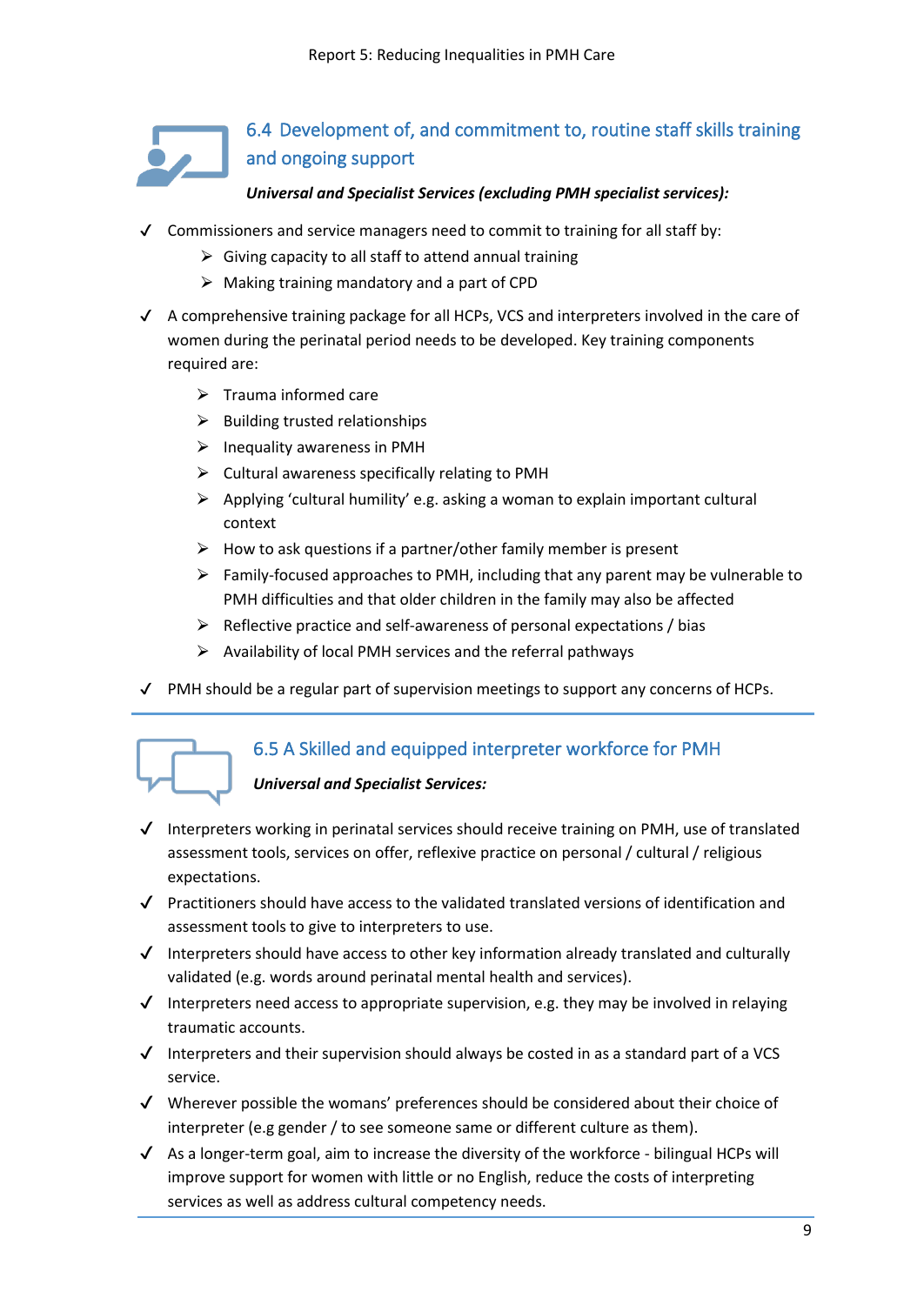

### <span id="page-9-0"></span>6.6 Additional support for vulnerable women

### *Universal Services:*

- $\checkmark$  Components of continuity of carer models including longer appointment times, reduced case loads and opportunity to build trust have both been demonstrated to enhance trust, and disclosure of PMH concerns in vulnerable women (See Case Study 2).
- ✔ Women who need an interpreter (or have other communication needs) need longer appointment times to cover all that is required within an appointment.
- $\checkmark$  As a minimum, allow HCPs to manage their own diaries to enable flexibility in appointment length and times so that they can offer personalised care.

### *Specialist Services:*

- ✔ Implement a Clinical Engagement, Access & Inclusion Coordinator, or equivalent role (See Case Study 3).
- ✔ Implement a support role (e.g. peer supporter or community connector) to help vulnerable women navigate the system, be confident to access new services, remove practical barriers (e.g. transport, digital exclusion), build trust, and ask about their preferences (e.g. time of appointments, location, preference to see someone same/different culture as them, with/without family).

### <span id="page-9-1"></span>6.7 An equitable service offer across areas

- ✔ Commissioners and specialist service leads need to commit to a framework of shared service offers across an area, with flexibility based on local needs. Services can be aligned by identifying:
	- $\geq$  Gaps in current service offer for populations
	- ⮚ Overlap of current services
	- ⮚ Service equity for women who live on service/organisational boundaries
- $\checkmark$  Key offers need to include a specialist PMH lead in every maternity, health visiting and VCS service; this links to having PMH as part of core business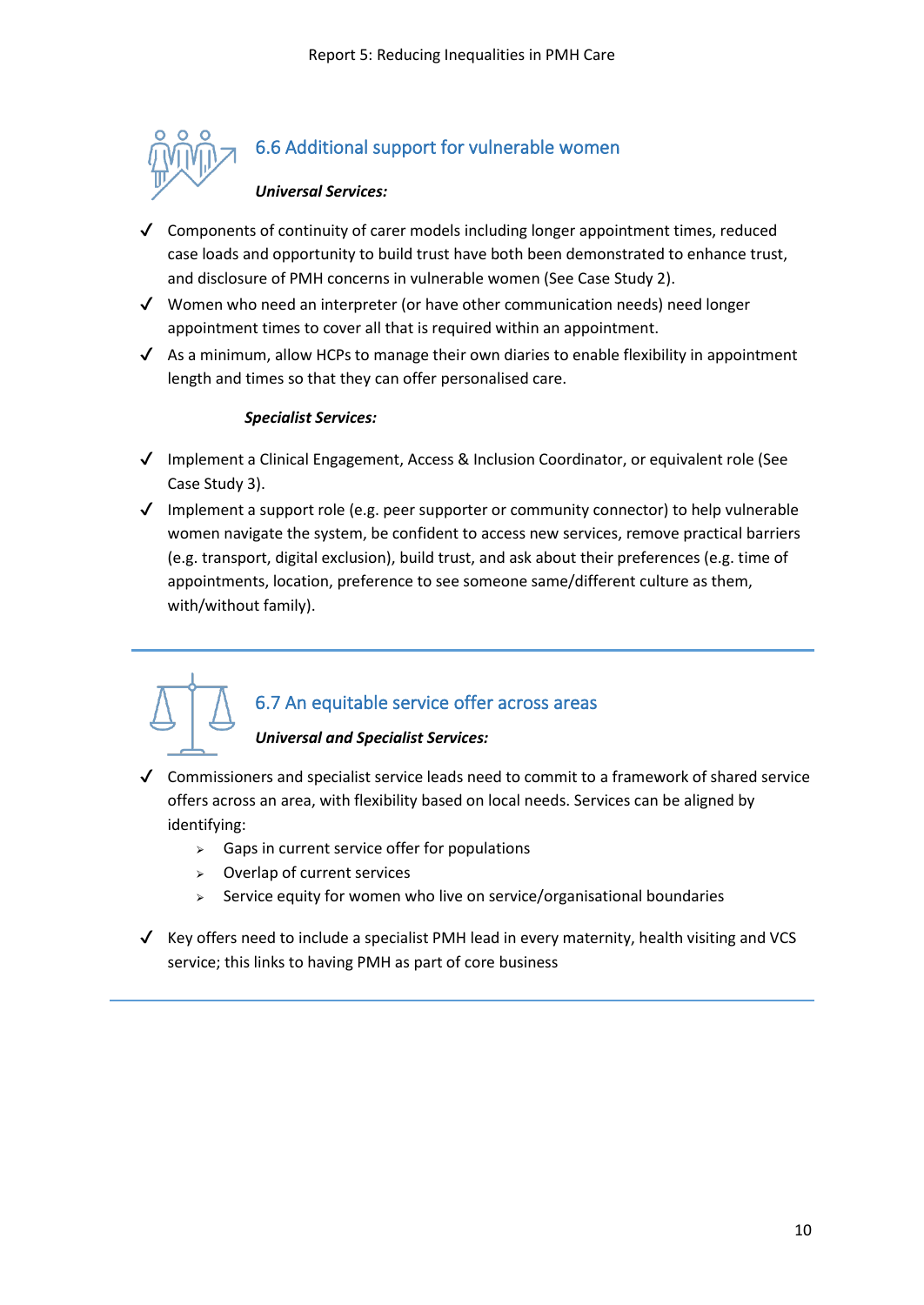## <span id="page-10-0"></span>6.8 Consistency in guidance and referral pathways *Universal Services:*

- $\blacklozenge$  A single PMH guideline for maternity and health visiting services based upon evidence and national guidance
- $\checkmark$  Use of a single point of access in each organisation, enabling consistent access and appropriate referrals, without HCPs needing to know all service offers and eligibility.

### *Specialist Services:*

- ✔ Consider a service directory for PMH referrals in each area which includes details about the services aims and eligibility.
- ✔ Ensure referral pathways and eligibility criteria are consistent and clear across areas
- $\checkmark$  Consider having services branded under the same organisational / service umbrella so that women see the services that they are referred to as a part of their core/usual care.
- $\checkmark$  Make it a consistent practice to allow the child to be with the mother in PMH specialist services; where there are older children / therapeutic reasons not to have child present, offer a crèche for clinic appointments, or appointment times to coincide with existing childcare support for home visits / online appointments.

## <span id="page-10-1"></span>6.9 A meaningful change in data capture and sharing

- $\checkmark$  Data systems need to change to ensure that inequality characteristics and outcomes of identification questions, assessments and referrals are recorded, accessible and reportable at all stages of the PMH pathway. To do this there should be:
	- $\triangleright$  Use of mandatory codes to record outcomes of identification questions / assessments / referrals at all universal perinatal appointments
	- $\triangleright$  Use of mandatory codes to record all protected characteristics (potential inequalities) on all clients in all services (making sure that they are identified appropriately e.g. ethnicity is defined as per Census categories and includes notes on migration status and English language ability)
	- $\triangleright$  Add outcomes of identification, assessments and referrals to service Key Performance Indicators (KPIs) to improve data capture (See Case Study 4)
	- $\triangleright$  Add inequalities data to KPIs to improve data capture
	- $\triangleright$  Include prevalence and inequality characteristic data in routine local reporting of PMH
	- $\triangleright$  Complete regular audits of data capture
	- $\triangleright$  NHS England to be encouraged to review and change the MSDS reporting to enable identification of prevalence and inequalities in PMH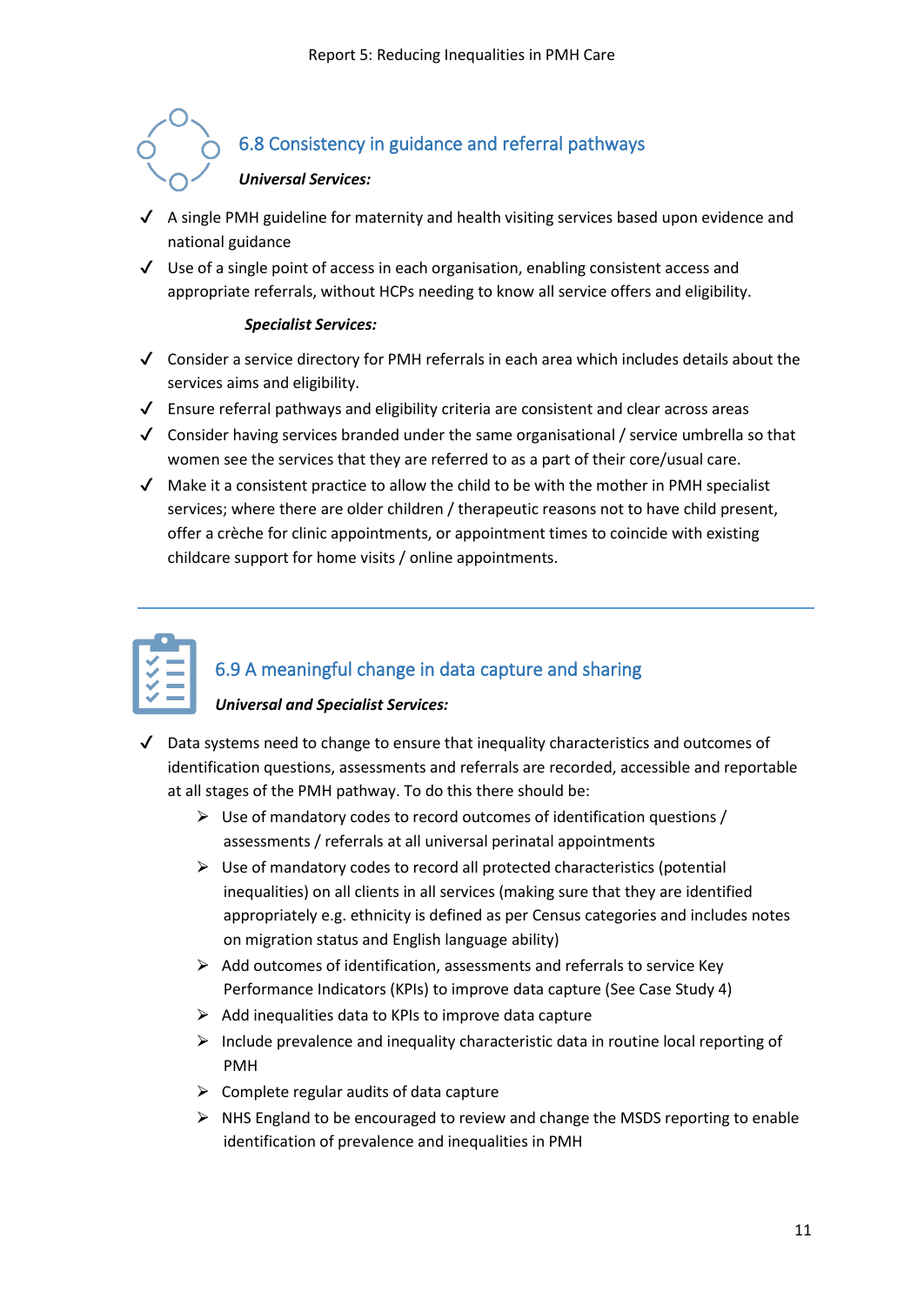- ✔ There should be data sharing agreements and processes to allow the flow of key data about women who are being supported by different organisations to improve communication and care. This can be done by:
	- $\triangleright$  Working with women and HCPs to consider the feasibility of a health-wellbeing passport for women with vulnerabilities (See Case Study 5)
	- $\triangleright$  Implement flags on systems for indicators of PMH difficulties and referrals, that are shareable / accessible with other organisations working with the same women
	- $\triangleright$  HCPs to check if/when referrals have been accepted (or not) and to feedback to women about this, regardless of the outcome
- $\checkmark$  Commitment to a longer-term goal of a shared data record based on a woman, not on an organisation.



### <span id="page-11-0"></span>6.10 Review of information provision:

### *Specialist services:*

- $\checkmark$  Co-produce letters / information with your local communities to ensure that they use a range of terms, including culturally validated language to describe PMH (Case Study 6).
- $\checkmark$  Review the processes for women who do not attend /disengage from a service, e.g. consistently use multiple modes of communication to contact them (e.g. after a letter, use a phone call) to help to address their barriers to attendance; it may also be helpful for services to capture this activity to capture the amount of activity involved.
- $\checkmark$  Use multiple modes of information in multiple languages e.g. videos, podcasts, online with translation tools.
- $\checkmark$  Use positive case studies for women to hear from others who they can identify with (e.g. who they share characteristics with) about their experiences, as noted for the awareness campaign.
- $\checkmark$  Make sure the use of imagery is representative and inclusive of the diverse population, including diversity in relation to all protected characteristics.
- $\checkmark$  Show PMH services as a safe place: Design easily accessible information about services and what they do (and don't do); review the names of the services to ensure they are culturally appropriate.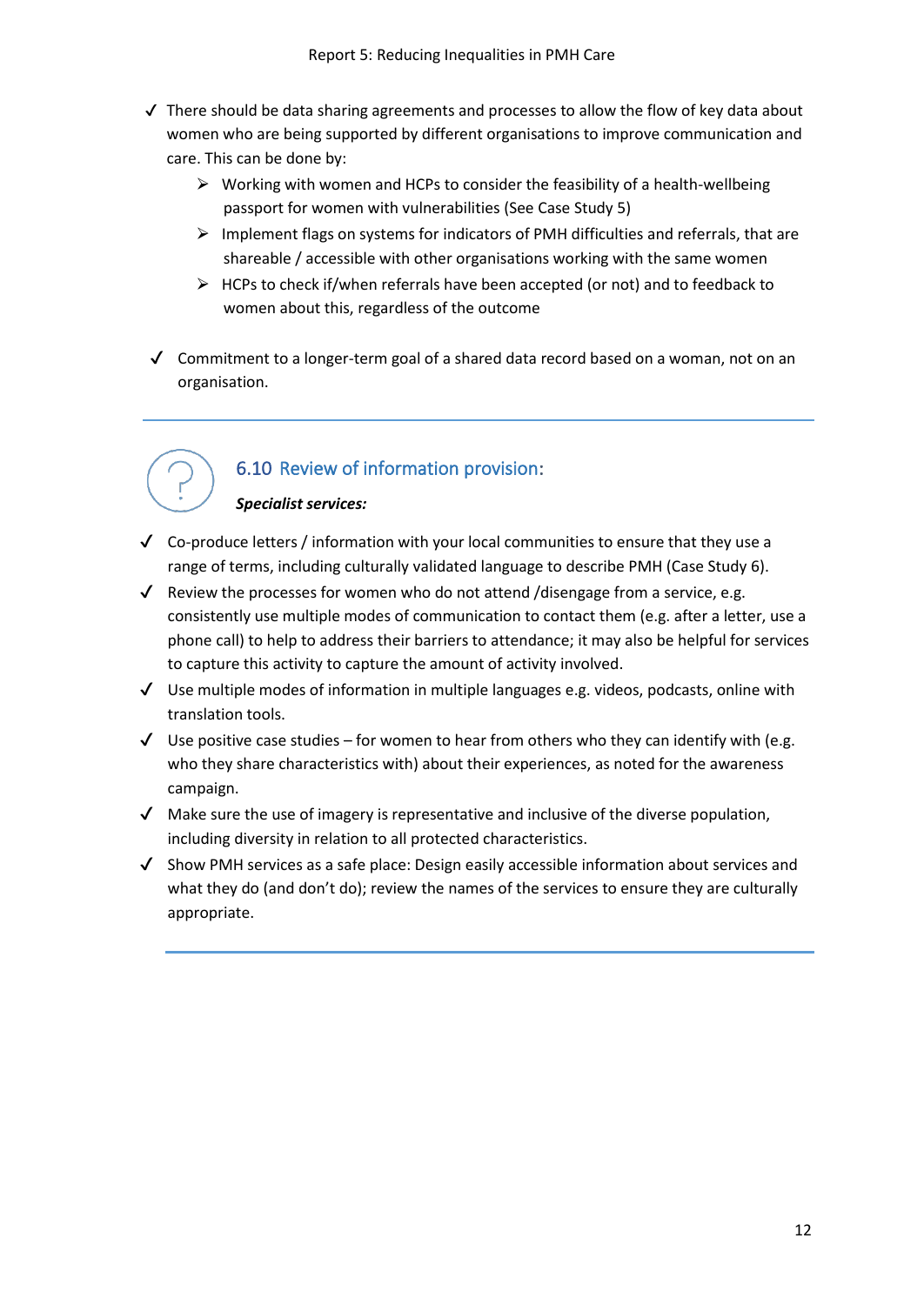## <span id="page-12-0"></span>7. Case Studies

### **Case Study 1 - Community Engagement Work with the Sikh and Muslim Communities in Leeds**

The Leeds Perinatal Community Team has employed a Clinical Engagement, Access and Inclusion Coordinator (see Case Study 3) to engage and listen to the voices of local communities, working in partnership with local places of worships and faith leaders to help build community trust, dispel cultural myths, raise awareness and improve access & PMH outcomes for diverse communities.

From our data we chose to focus on two communities to start off with, which are the Sikh Community and the Muslim Community. We have built strong connections with the Sikh Alliance Yorkshire and currently working in partnership with them attending dedicated health and wellbeing events at the local Sikh Gurdwara's and holding PMH stalls to engage local people on a grassroots level. We have also identified 11 Mosques across Leeds who are wanting to work in collaboration with us.

Although we have just recently started our community engagement work the feedback from members of the Sikh and Muslim community has been very positive. Having a presence in places of worship with professionals who represent the community is very impactful and they are considered to be good role models who can relay information in native languages, help open honest conversations, build trust and relate to cultural issues that impact on the community. Common themes such as lack of awareness of the support available for PMH services, how to access such support, lack of awareness of PMH affecting men have been identified. Although, some members of the communities are aware of depression and anxiety, very few have ever heard of postpartum psychosis.

Providing culturally sensitive support is important to help educate, build trust, break down barriers and allow people to make informed choices to access support for their health and well-being. Over the next 12 months we will be working very closely with our places of worship and members of our local communities on tackling health inequalities and improving maternal mental health outcomes.

### **Case Study 2- Continuity of Carer in Vulnerable Women**

As a part of the Better Start Bradford project, a continuity of carer (CoC) midwifery team was commissioned to provide care for women in deprived inner-city areas, the majority of whom were from an ethnic minority and 1 in 3 of whom needed English language support at their midwife appointments.

The evaluation of this programme showed that:

- Women were significantly more satisfied with their care from the CoC team than women receiving usual care.
- CoC promoted trust to disclose personal issues including anxiety and depression
- CoC increased women's confidence in, and reassurance with, their birth choices
- Some women reported that the important element of the model was not having the same midwife, but having extended appointment times and additional care and attention
- High levels of job satisfaction reported by midwives in the CoC team contrasted with high levels of stress and burnout reported by standard care midwives.

Further detail available here: https://bmcpregnancychildbirth.biomedcentral.com/articles/10.1186/s12884-021-03671-2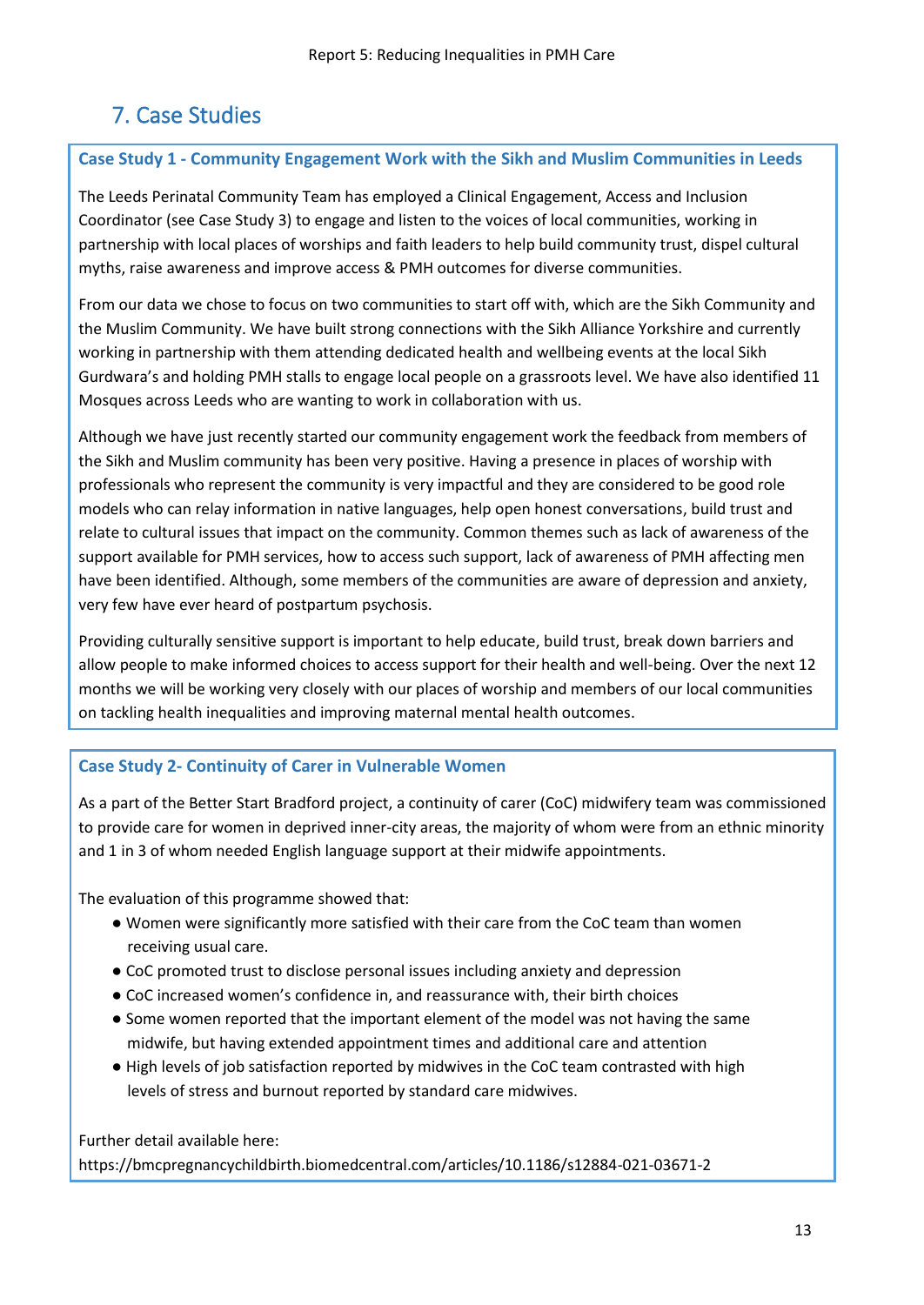### **Case Study 3 - A Clinical Engagement, Access and Inclusion Coordinator**

The Leeds and York Partnership NHS Foundation Trust established the Clinical Services Engagement and Inclusion Team to address health inequalities within different service areas in the Trust. As a part of this team, the Leeds Perinatal Community Team employ a Clinical Engagement, Access, and Inclusion Coordinator. The role involves the Inclusion Coordinator raising the awareness of PMH illnesses within diverse communities, improving their access, and supporting the frontline and leadership team to provide a culturally responsive service to meet the needs of our local communities. Examples of work completed by the coordinator include media coverage on local radio stations, building relationships with religious leaders through Gurdwaras and mosques and establishing a Diverse Mums' Group, which provides tailored support to meet the cultural needs of PMH service users.

More information can be found here:

https://www.leedsandyorkpft.nhs.uk/news/articles/world-mental-health-day-2021 mental-health-unequal-world/

#### **Case Study 4 – Changing the data captured on PMH identification questions**

NICE guidelines recommend that the Whooley questions are completed to assess maternal mental health and a full mood assessment completed if the woman answers positively. In the health data system in Bradford (as is the case nationally) we discovered that the code for the Whooley questions is present if the questions were asked, but it doesn't record the response to the questions. This is very challenging for understanding prevalence and inequalities in PMH because we can only assume the outcome of the assessment by subsequent actions, e.g. if no other action was taken we assume a negative response to Whooley, but this might not be the case.

We worked with the commissioners of the Health Visiting service to amend the Key Performance Indicators to require reporting on the prevalence of potential poor PMH through the response to the Whooley questions. We also supported the systems provider at Bradford District Foundation NHS Care Trust to amend the Whooley data fields to enable the actual response to the questions to be captured. In Bradford we are now beginning to access information on identification of PMH rates, and potential inequalities in these. For more information please visit: www.borninbradford.nhs.uk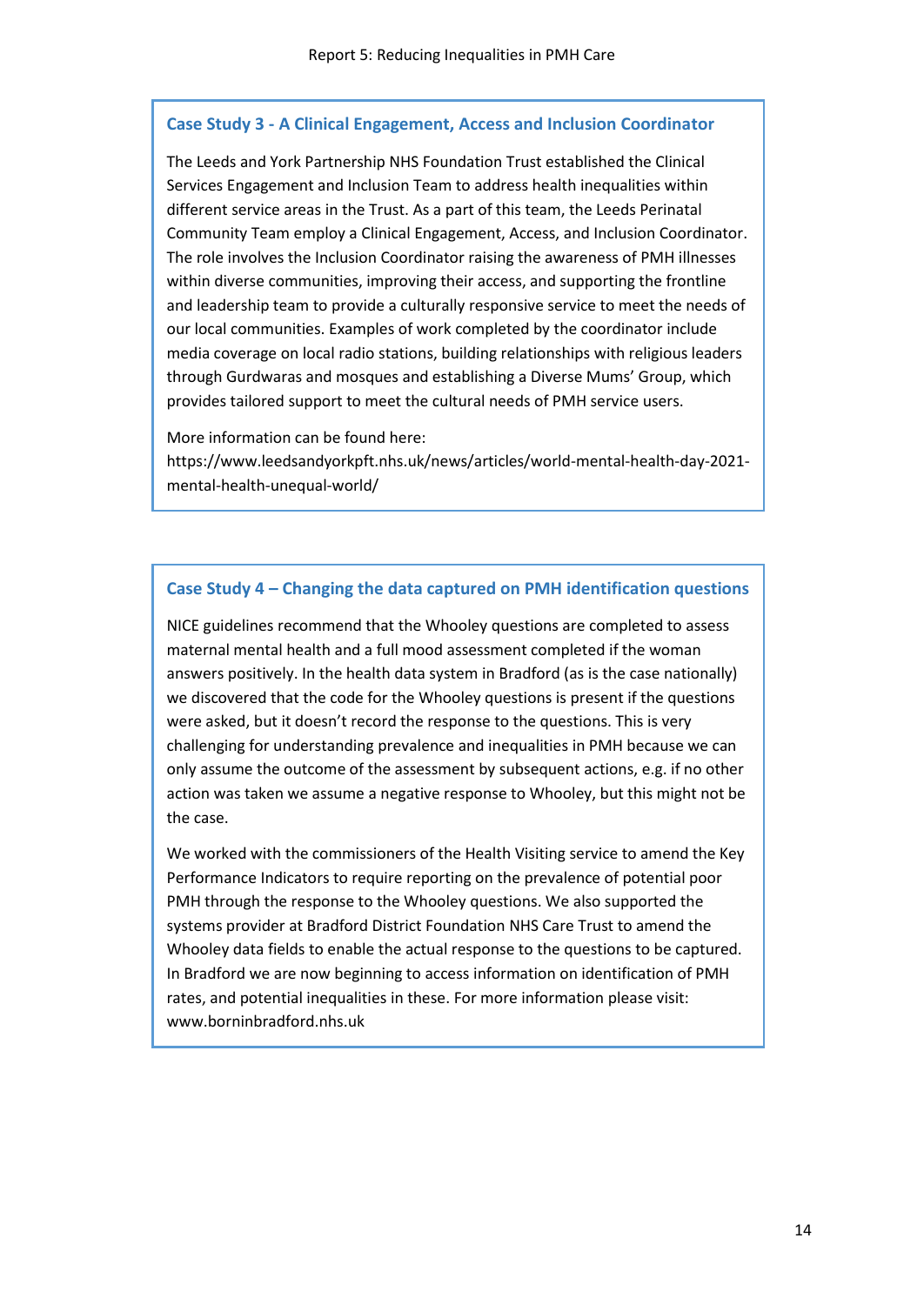#### **Case Study 5 - The Wellbeing Passport**

The Wellbeing Passport is used in Yorkshire and was developed by the Lancashire Youth in Mind as a tool for young people and their supporters to help them to share information about their mental health and emotional wellbeing. The Wellbeing Passport and card supports a young person to share information and details about their mental health challenges in different situations. This means that if they feel unable to talk about it out loud, or if they forget vital pieces of information, they can show their passport instead.

It is something that can be used in many situations and settings, where it is important for young people to feel confident to tell their story. The Wellbeing Passport is a small booklet with different pages that hold different pieces of information about the young person. The card is smaller and can hold one or 2 pieces of important information, that can be shown to someone in an emergency. A young person can fill in their own Wellbeing Passport and card with guidance from their supporters if they need it. There is also a downloadable guidance document which provides examples of the kinds of information that can be added in each section. [\(https://wellbeingpassport.org.uk\)](https://wellbeingpassport.org.uk/)

### **Case Study 6 – Providing Information in Accessible Ways**

In South West Yorkshire Foundation Trust, the PMH service have created a number of innovative ways of sharing information with women from ethnic minority backgrounds. They have created a leaflet about PMH illness that has been translated into Gujarati, Urdu and Arabic. Midwives give this information out at the booking appointments with the other maternity information.

The team have also published a Perinatal Awareness article in a local South Asian community magazine which is translated into Urdu and Gujarati to raise awareness of PMH across the community and different generations.

A peer support worker within the team has also set up a South Asian Peer Support group. Women report feeling more at ease to attend the group as they feel that the other women understand the challenges and issues they face as they are from the same cultural background. Women feel able to talk about very personal issues about their illness, for example, the effect on their relationships and other social issues which they say they would have felt unable to do in any other setting.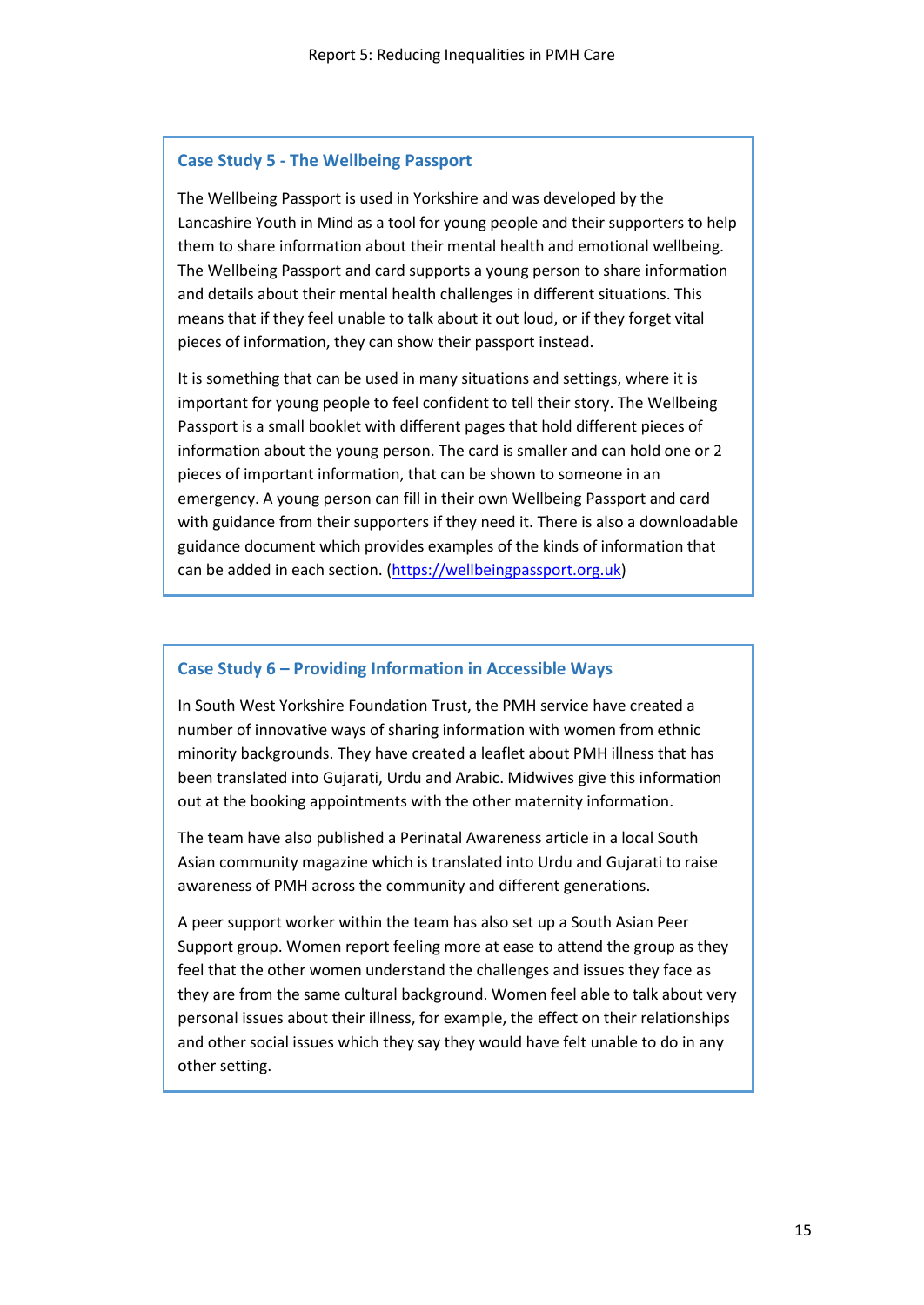## <span id="page-15-0"></span>Appendices

### Appendix 1: The Socio-Technical Framework

To help us to pull together all of our research findings and recommendations, we used a sociotechnical framework. This framework allowed us to view the complexity of inter-related components of the healthcare system as well as the interactions between practitioners, patients and healthcare processes. The framework consists of 4 components which all interact with each other:

- 1. **Processes** which describe practical elements such as socio-economic issues, communication etc.
- 2. **People** which we split into three key groups: a) **Women** which includes the complexities involved in being aware of and willing to disclose their PMH concerns; b) **Healthcare practitioners** – which includes the complexities of their own knowledge, skills, clinical judgement and own cultural identities; c) **Significant others** – which includes the womens' wider family knowledge, understanding and influence, peer support / interpreters and their cultural influences.
- 3. **Technology** which describes information sharing and collection processes and the design of healthcare data systems
- 4. **System** which describes the local and national organisational context and service infrastructure including things like commissioning and service design.

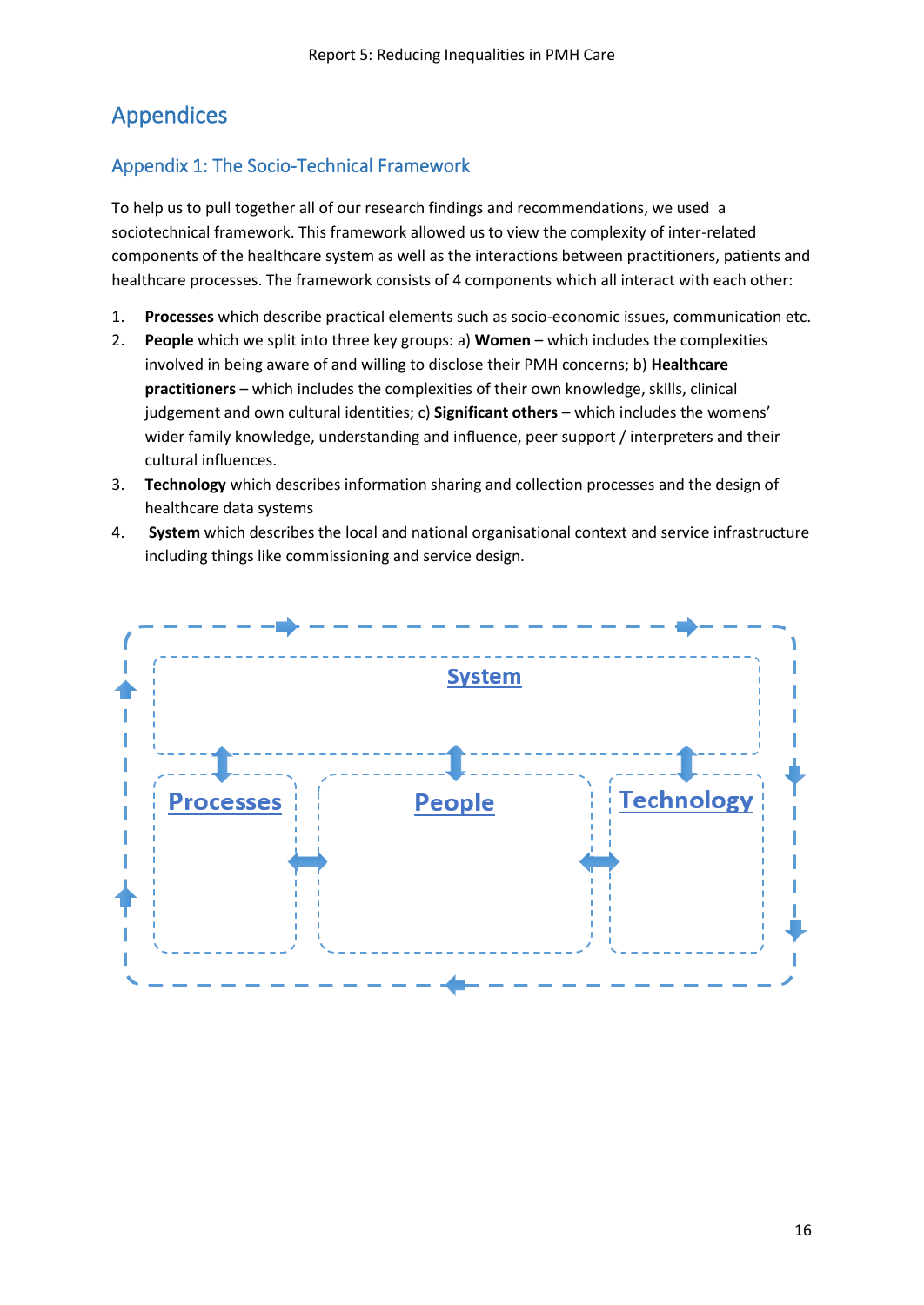### Appendix 2: The barriers and key recommendations from this programme of work, using the socio-technical framework.

### 2.1 Remove the practical barriers to women being able to receive appropriate support

| Framework Component: Process                                                     |                             |                                                                                                                       |  |
|----------------------------------------------------------------------------------|-----------------------------|-----------------------------------------------------------------------------------------------------------------------|--|
| Remove the practical barriers to women being able to receive appropriate support |                             |                                                                                                                       |  |
|                                                                                  |                             |                                                                                                                       |  |
| Inequality                                                                       | <b>Barrier</b>              | Recommendations                                                                                                       |  |
| Women with little or no                                                          | Use of interpreters:        | Longer appointment times for women who need an interpreter                                                            |  |
|                                                                                  | • Takes more time           |                                                                                                                       |  |
| English                                                                          |                             | Interpreters in midwifery/health visiting should receive training on PMH, use of assessment tools, services on offer. |  |
|                                                                                  | $\bullet$ Have no training  | Have validated translated versions of assessment tools available for use                                              |  |
| Women with other                                                                 | • Availability in services  | Have other key information translated and culturally validated (e.g. words around perinatal mental health and         |  |
| communication difficulties                                                       | varies                      | services)                                                                                                             |  |
|                                                                                  | • HCPs don't always know    | Interpreters should always be costed in as a standard part of a VCS organisation service                              |  |
| Women who are illiterate (in                                                     | what is being translated    | Offer information in multiple modes and in multiple languages e.g. videos, podcasts, online with translation.         |  |
| any language)                                                                    |                             | Translated wording must be culturally appropriate and validated (e.g. words around perinatal mental health and        |  |
|                                                                                  | Appointment letters are     | services)                                                                                                             |  |
| Migrant women                                                                    | sent in English             | Make sure use of imagery is representative and inclusive of the diverse population                                    |  |
|                                                                                  | Information about           |                                                                                                                       |  |
| Ethnic minority women                                                            | services is in English      | If women DNA, call them, ask what the barriers are and help to address them [see section 1. 2 (People: Women)].       |  |
|                                                                                  |                             |                                                                                                                       |  |
|                                                                                  | Services have a '3 strike'  |                                                                                                                       |  |
|                                                                                  | rule / narrow rules of      |                                                                                                                       |  |
|                                                                                  | engagement                  |                                                                                                                       |  |
| Women living in poverty                                                          | Costs of / access to travel | Offer support in advance of an appointment to help identify and overcome practical barriers i.e. to arrange travel    |  |
| Women living in rural areas                                                      |                             | and childcare                                                                                                         |  |
| Women who are socially                                                           | Childcare                   | Consider home visits where feasible                                                                                   |  |
| isolated                                                                         |                             | Make it a consistent practice to allow the child to be with the mother; where there are older children / therapeutic  |  |
|                                                                                  |                             | reasons not to have child present, offer a crèche.                                                                    |  |
|                                                                                  |                             |                                                                                                                       |  |
|                                                                                  | Digital poverty / exclusion | Recognise that resolving digital poverty has been explored and is very hard to resolve.                               |  |
|                                                                                  |                             | Contact local VCSO who may be able to support with this as part of their role.                                        |  |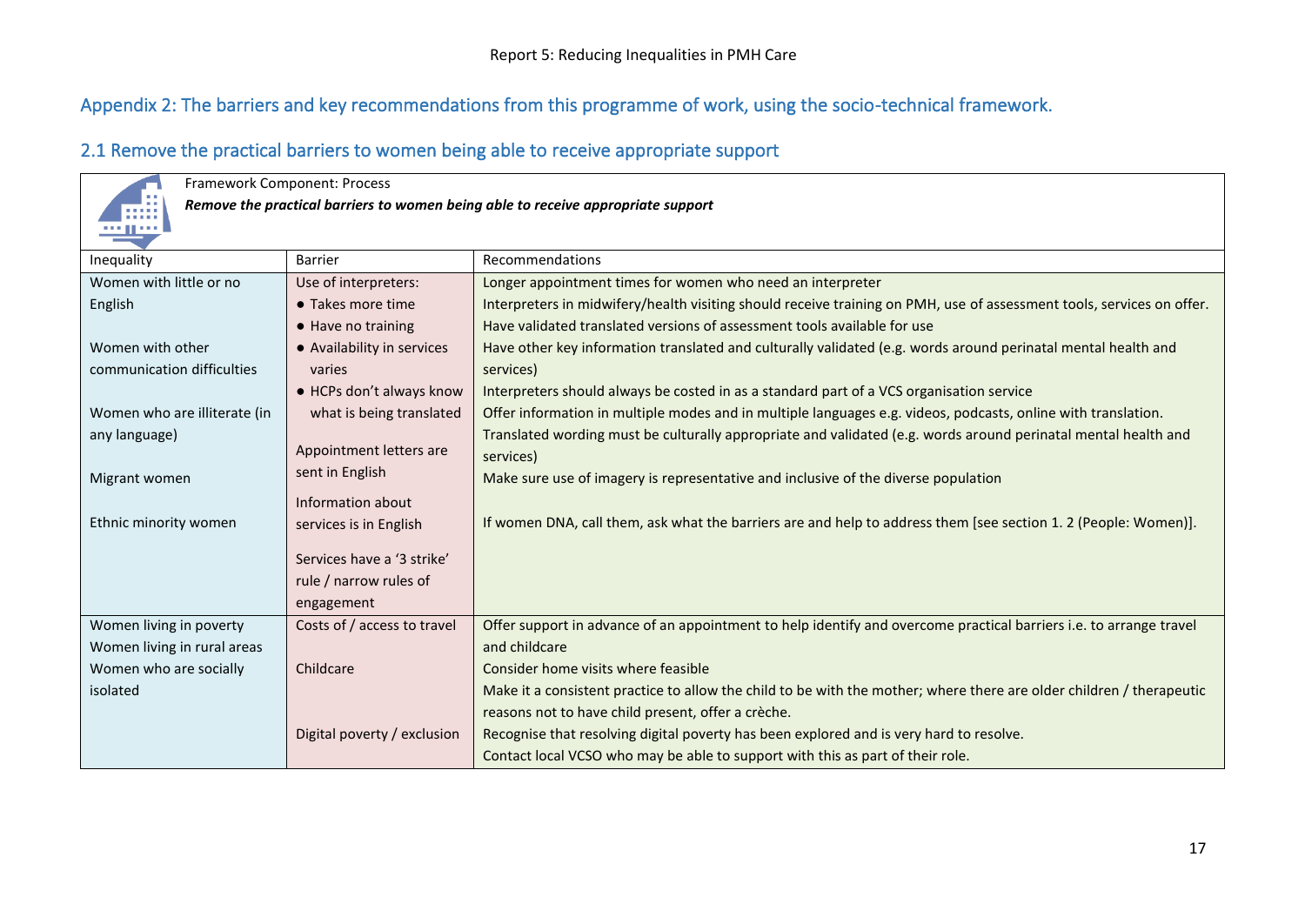### Report 5: Reducing Inequalities in PMH Care

## 2.2 Enhance the emotional safety of women in services, in their home and in their community

| Framework Component: People - Mother<br>ဗိ                                     |                               |                                                                                                                          |
|--------------------------------------------------------------------------------|-------------------------------|--------------------------------------------------------------------------------------------------------------------------|
| Enhance the emotional safety of women in services, in their home and community |                               |                                                                                                                          |
| Inequality                                                                     | <b>Barrier</b>                | <b>Recommendations</b>                                                                                                   |
| Relates to all                                                                 | Unaware of symptoms           | Communication campaign to change perceptions about PMH, to understand it and make it safe to disclose for the            |
| women, but                                                                     | Shame                         | whole community [see Process]                                                                                            |
| heightened in:                                                                 | Stigma                        | Preconception work with young people in secondary schools to learn about PMH so they can recognise and understand        |
|                                                                                | Personal expectations (self / | Use culturally validated language to describe PMH, (e.g. being aware of how words such as 'mental' may translate),       |
| Low education                                                                  | others)                       | and consider using a wider range of terms                                                                                |
|                                                                                | Religious/cultural            | Use positive case studies - for women to hear from others the same as them about their experiences                       |
| Teenage mothers                                                                | expectations                  |                                                                                                                          |
|                                                                                | Fear of consequences          | Use of peer - peer supporters to promote services                                                                        |
| Poverty                                                                        | Wariness of new services      | Easily accessible information about services that exist; easily accessible information about the services and what they  |
|                                                                                |                               | do (and don't do). Show them as a safe place.                                                                            |
| LGBT+ families                                                                 | Women unaware of and          | Review names of services to ensure they don't exacerbate stigma / fear                                                   |
|                                                                                | unable to navigate the system | Help ease women into a new service, use peers or community connector to learn more about it beforehand, address          |
| Migrants                                                                       | Women not informed about      | practical barriers [See section 1.1 (Process)], to support them to get there, and to keep them informed about where      |
|                                                                                | their care                    | their referral is / what to expect next.                                                                                 |
| Refugee & Asylum                                                               | Long waiting lists risk       | Enable data sharing between services to enable better communication                                                      |
| seekers                                                                        | disengagement                 | HCPs to check referrals are accepted and to feedback to women about this                                                 |
|                                                                                |                               |                                                                                                                          |
| <b>Ethnic Minorities</b>                                                       | Lack of trust / relationship  | Create a good balance between conversation and form filling. Spread it out over appointments where possible.             |
|                                                                                | with HCP caused by:           | Consider acceptability of a 'health-wellbeing' passport that contains key information                                    |
| Women with                                                                     | Previous negative experiences | Use of peer / MSW / connector role to complete a pre-visit to complete forms;                                            |
| communication                                                                  | of services,                  | Continuity of care and longer appointment times for vulnerable women to build trust, help to navigate the system         |
|                                                                                | Having to retell story        | Training of HCPs [See section 1.3 (People: HCPs)]                                                                        |
| issues                                                                         | Bureaucracy in appointments   | Move away from online / phone services to face to face where possible; prioritise in certain circumstances.              |
|                                                                                | (e.g. form filling)           |                                                                                                                          |
|                                                                                | Short apt times               |                                                                                                                          |
|                                                                                | Women are not empowered -     | Ask women about their preferences - time of appointments, location, preference for someone same/different                |
|                                                                                | unable to share concerns;     | culture/ethnicity [see section 1.3 (People: HCPs)], to be seen with/without family [see section 1.4 (People: significant |
|                                                                                | express preferences to        | others)]                                                                                                                 |
|                                                                                | remove barriers               | Ask women what they want, how can the service help them                                                                  |
|                                                                                |                               | Consider using peer / connector worker to do this before clinical appointment                                            |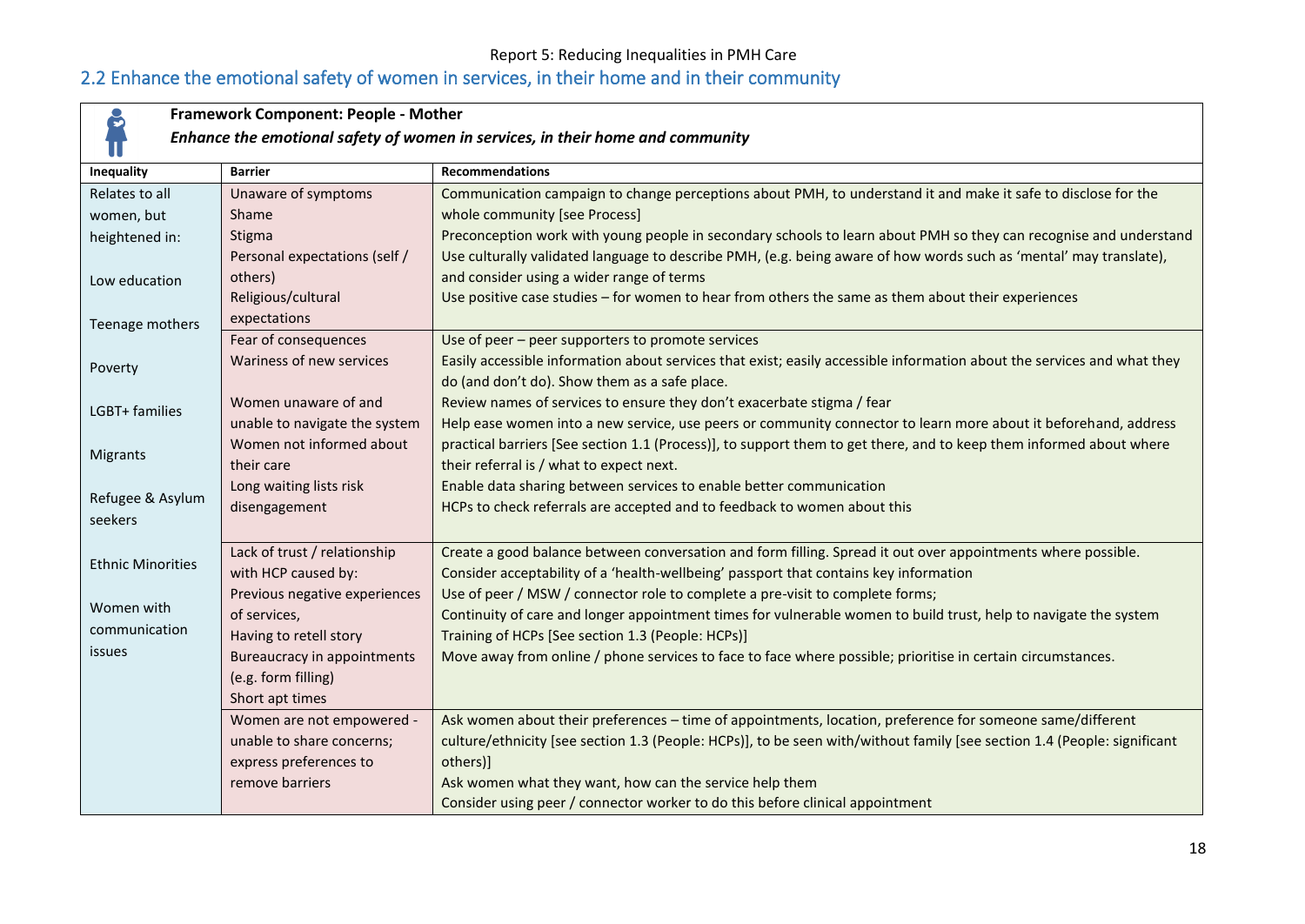### Report 5: Reducing Inequalities in PMH Care

## 2.3 Promote the emotional safety of women as a shared goal; Make PMH core business for all



**Framework Component: People – Healthcare Practitioners (HCPs)**

**Promote the emotional safety of women as a shared goal; Make PMH core business for all**

| <b>Inequality</b>            | <b>Barrier</b>                    | <b>Recommendations</b>                                                                                |
|------------------------------|-----------------------------------|-------------------------------------------------------------------------------------------------------|
| Relates to all women, but    | Current training of staff is not  | A Training package needs to be developed for all HCP staff (including peer supporters, VCSO and       |
| heightened in:               | sufficient or appropriate: some   | interpreters) who provide support during the perinatal period. It should include partnerships with    |
| Ethnic minority women        | HCPs in universal services lack   | VCSO and women themselves to deliver training. Training components required are:                      |
| Women who don't speak        | confidence / knowledge to:        | Cultural awareness relating to PMH (aware that this varies hugely across communities and<br>$\bullet$ |
| English/ other communication | • have PMH conversations          | cultural humility might be better first step)                                                         |
| issues                       | • Use assessment tools            | Inequality awareness in PMH<br>$\bullet$                                                              |
| Migrant women                |                                   | Trauma informed care<br>$\bullet$                                                                     |
| Women who have experienced   |                                   | <b>Building trusted relationships</b><br>$\bullet$                                                    |
| trauma / ACES Low education  |                                   | Use of cultural humility - don't be afraid to ask about what you don't know about                     |
| Teenage mothers              |                                   | Self awareness of own personal expectations / developing reflective practice                          |
| Poverty                      |                                   | PMH referral pathway and selection of appropriate services                                            |
| Migrants                     |                                   |                                                                                                       |
| Refugee & Asylum seekers     | HCPs are unaware of services      | Consider a service directory for PMH referrals in each area which includes details about the service  |
| Learning disabilities        | available and the referral        | aims and eligibility.                                                                                 |
| <b>LGBT</b>                  | pathways are inconsistent         | Use a Single Point of Access for PMH referrals across all services to ensure that the most            |
|                              |                                   | appropriate referral is made                                                                          |
|                              |                                   | Consistent services and referral pathways across the region [see section 1.6 (Systems)]               |
|                              | Staff are over-worked and at risk | Regular supervision with discussions around PMH concerns in women seen                                |
|                              | of burn out: HCPs may lack        | Regular conversations in team meetings about PMH to keep it at the forefront of HCPs minds, and       |
|                              | emotional strength and capacity   | also to support any queries / concerns of HCPs.                                                       |
|                              | to identify and understand        | Reduced caseloads and increased apt times for midwives supporting women with: PMH concerns;           |
|                              | concerns of all women in          | those who need an interpreter; other complex cases.                                                   |
|                              | caseloads                         |                                                                                                       |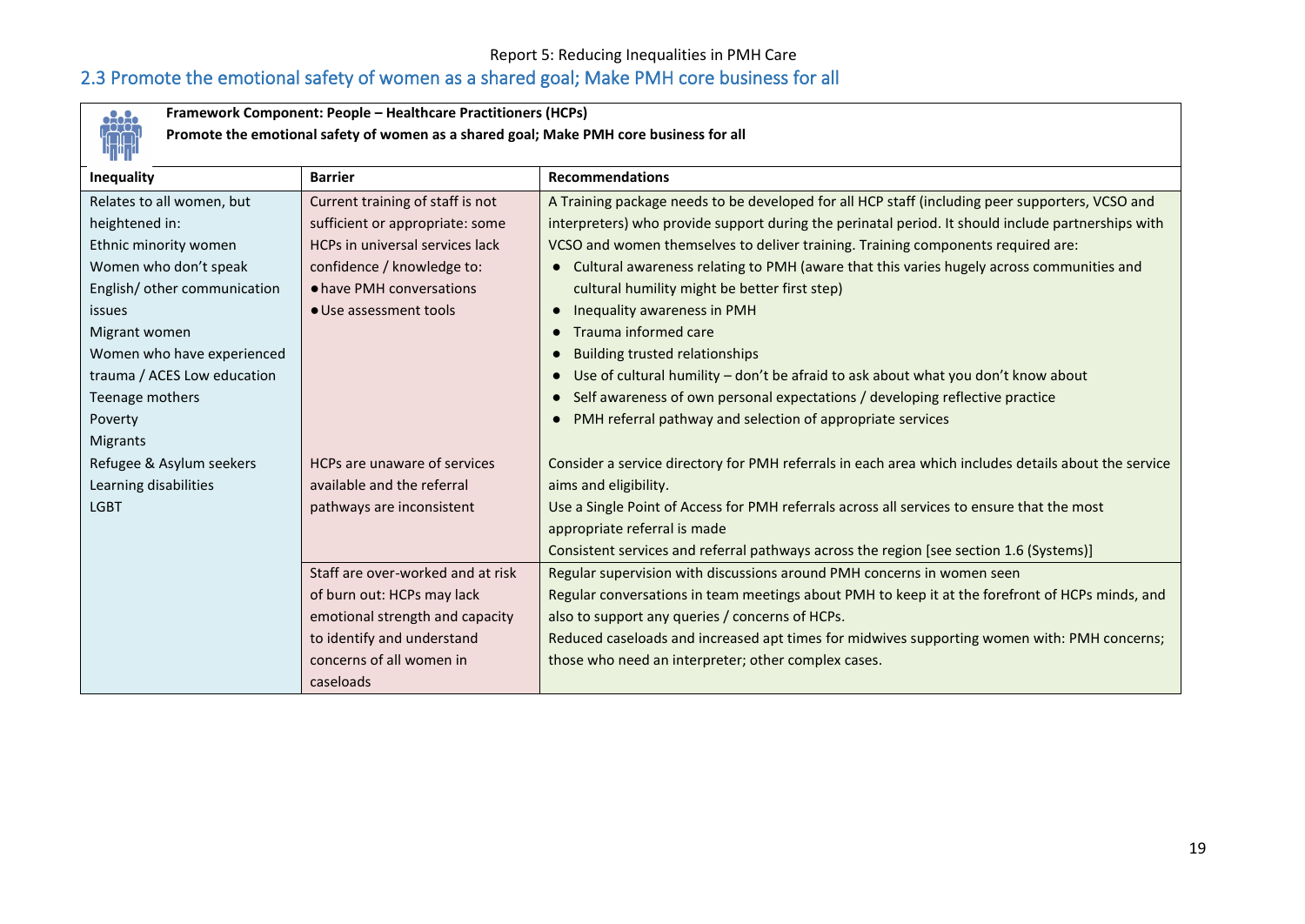### Report 5: Reducing Inequalities in PMH Care 2.4 The influences of significant others: View PMH as holistic care, involving the whole family



**Framework Component: People – Significant Others**

**PMH must be viewed as holistic care, involving the whole family**

| Cause | <b>Barrier</b>                        | <b>Recommendations</b>                                                                                          |
|-------|---------------------------------------|-----------------------------------------------------------------------------------------------------------------|
|       | Unaware of symptoms                   | Communication campaign to change perceptions about PMH, to understand it and make it safe to disclose           |
|       | Shame                                 | [see section 1.1 (Process); section 1.2 (People: Women)]                                                        |
|       | Stigma                                |                                                                                                                 |
|       | Personal expectations (self / others) | Awareness and reach to the whole community - through faith leaders, elders, places of worship,                  |
|       | Religious/cultural expectations       | community groups, trusted organisations                                                                         |
|       |                                       |                                                                                                                 |
|       |                                       | For women experiencing PMH difficulties, where women give permission, HCPs need to have discussion              |
|       |                                       | with whole family to enable understanding of issues and how they can help to support a woman and baby.          |
|       |                                       |                                                                                                                 |
|       |                                       | Use culturally validated language to describe PMH, (e.g. being aware of how words such as 'mental' may          |
|       |                                       | translate), and consider using a wider range of terms                                                           |
|       |                                       | [see section 1.1 (Process); section 1.2 (People: Women)]                                                        |
|       |                                       |                                                                                                                 |
|       |                                       | Use positive case studies - for families, and communities to hear from others the same as them about            |
|       |                                       | their experiences of PMH in the family (e.g. partners, elders, faith leaders etc.)                              |
|       |                                       |                                                                                                                 |
|       | Women unable to discuss concerns      | HCPs need training to know how to ask questions if a partner/other family member is present, including          |
|       | when family present                   | consideration of potential for presence to act as a barrier or facilitator to disclosure and uptake of support. |
|       | NOTE: sometimes family / peers are    | Need to consult different communities and hear from women about how to ask / find out if a woman                |
|       | a positive aspect - might identify    | wants her family present or not.                                                                                |
|       | issues before woman does, might       |                                                                                                                 |
|       | encourage disclosure / help seeking.  |                                                                                                                 |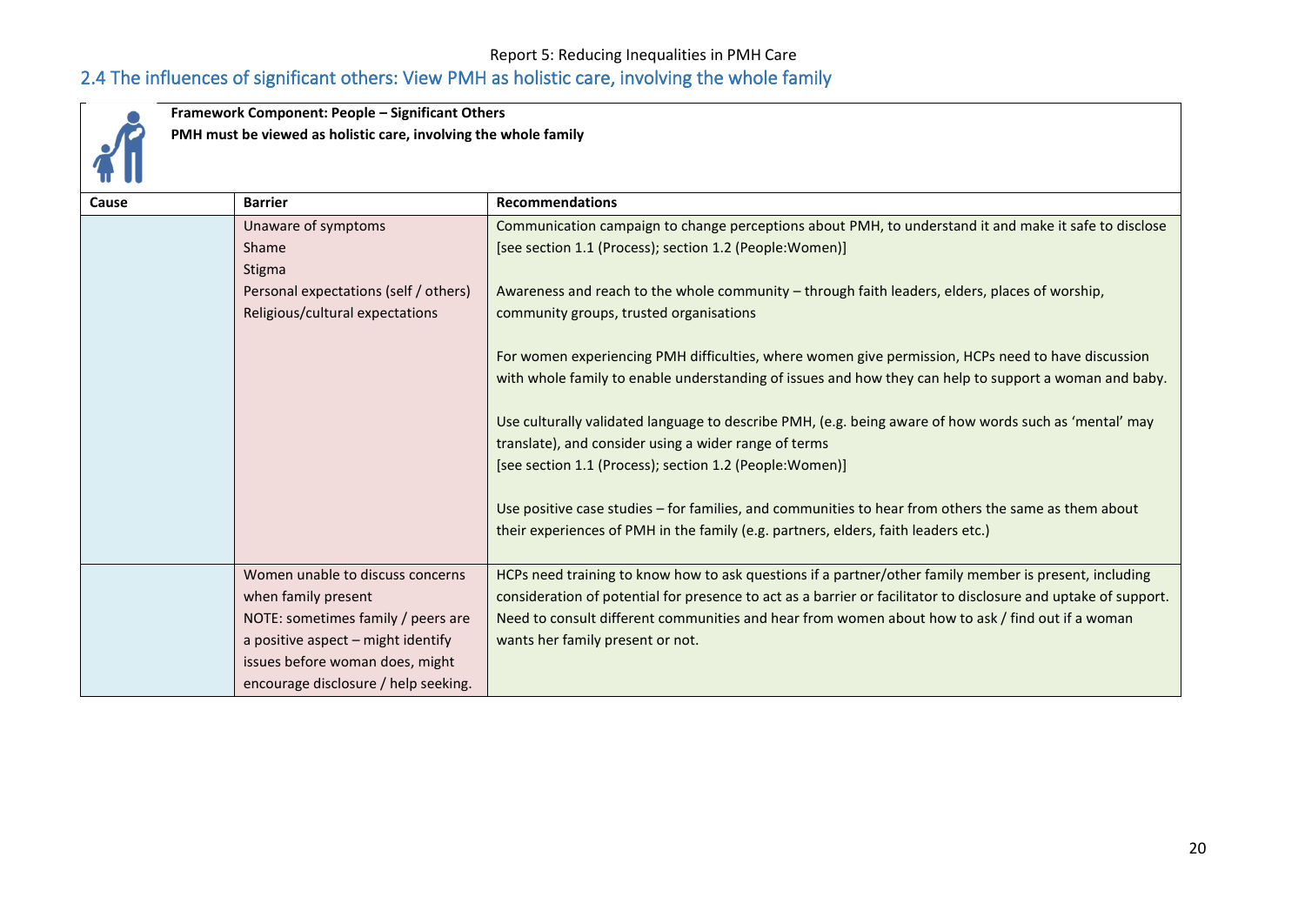## 2.5 Technology

**Framework Component: Technology**

| <b>Inequality</b>               | <b>Barrier</b>                          | <b>Recommendations</b>                                                                        |  |
|---------------------------------|-----------------------------------------|-----------------------------------------------------------------------------------------------|--|
|                                 | Data about a woman is not shared        | Long-term goal - a shared information record for a woman, not for an organisation.            |  |
| Collection of some kinds of     | across organisations involved in care   | Add flags to the system that can be shared with other organisations                           |  |
| information is prioritised over | HCPs lack information on a womans'      | Consider feasibility of a health-wellbeing passport for women [see section 1,2 (People:       |  |
| others, which brings about      | circumstances and background            | Women)]                                                                                       |  |
| inequality because some         | Data protection / IG concerns stop      |                                                                                               |  |
| characteristics can't be        | sharing of information between services |                                                                                               |  |
| monitored and therefore not     | Prevalence rates of PMH are unknown     | Data systems need to change to ensure that outcomes of screeners, assessments and referrals   |  |
| addressed                       |                                         | are recorded, accessible and reportable at all stages of the PMH pathway.                     |  |
|                                 |                                         | The national MSDS data needs to be highlighted as unhelpful for understanding of PMH. NHS     |  |
|                                 |                                         | England to be encouraged to review and change this reporting.                                 |  |
|                                 | Screening tool and assessment           | Training of HCPs in the use of tools [see section 1.3 (People: HCPs)]                         |  |
|                                 | outcomes are not recorded consistently  | Use of validated translated tools by interpreters [see section 1.1 (Processes: Interpreters)] |  |
|                                 | in healthcare records                   | Use of mandatory codes to record outcomes of screening / assessments / referrals              |  |
|                                 |                                         | Add outcomes to KPIs to improve data capture                                                  |  |
|                                 |                                         | Complete regular audits of data capture                                                       |  |
|                                 | Inequality measures are not always      | Use of mandatory codes to record inequalities on all women                                    |  |
|                                 | recorded in healthcare records so can't | Add inequalities data to KPIs to improve data capture                                         |  |
|                                 | be monitored and addressed              | Complete regular audits of data capture                                                       |  |
|                                 |                                         | Include inequalities data in routine local reporting of poor mental health (break down by     |  |
|                                 |                                         | ethnic group etc.)                                                                            |  |
|                                 |                                         |                                                                                               |  |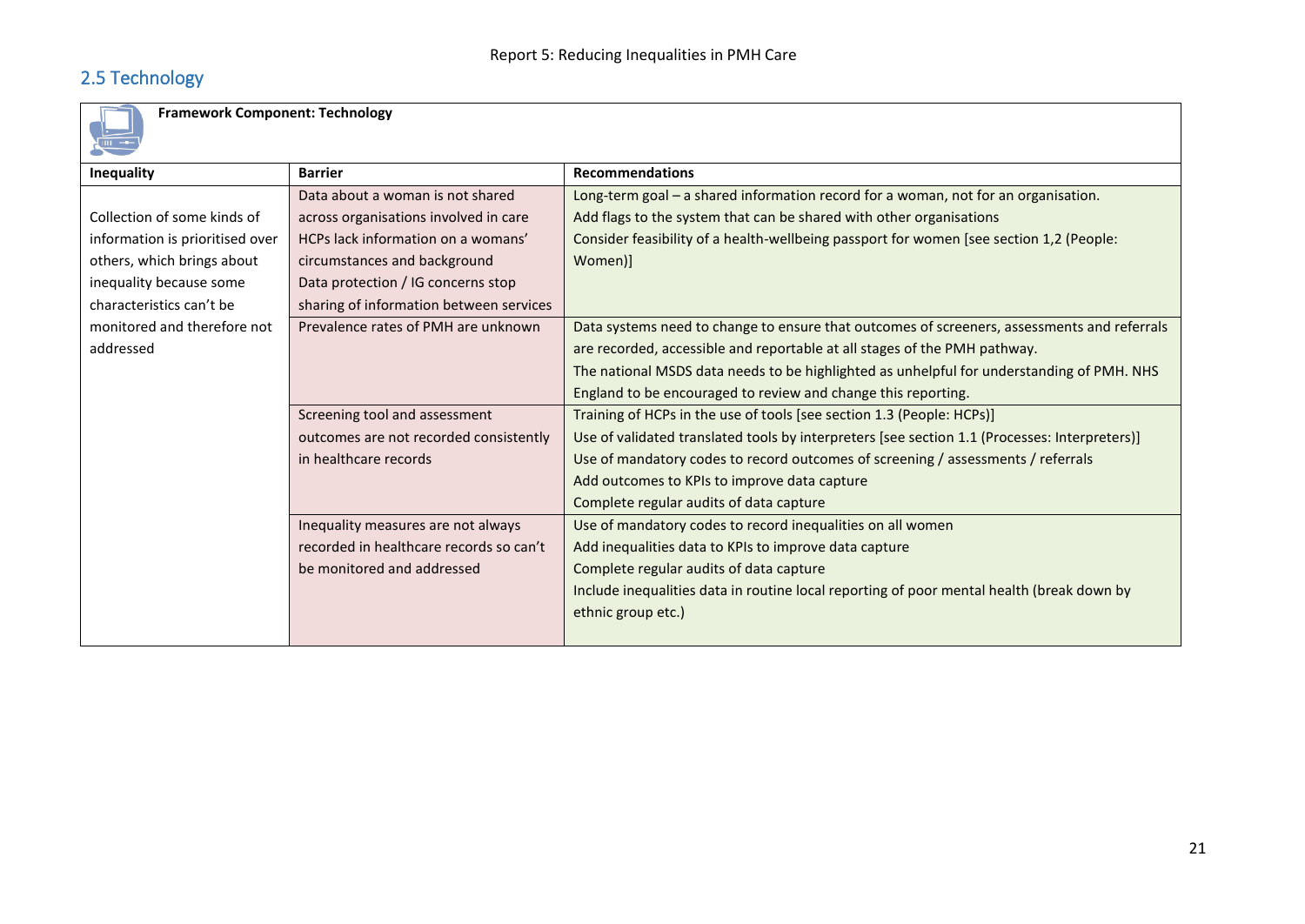## 2.6 Changes in the system to make PMH core business

| <b>Framework Component: System</b>  |                                                                                                                                                      |  |
|-------------------------------------|------------------------------------------------------------------------------------------------------------------------------------------------------|--|
|                                     | PMH as core business; Partnership working across all PMH services in an area.                                                                        |  |
| <b>Barrier</b>                      | <b>Recommendations</b>                                                                                                                               |  |
| Budget funding and resources in     | Make PMH core business: A comms strategy needs to be developed that will make policy, decision makers and commissioners                              |  |
| PMH are not sufficient and are a    | aware of the inequalities in PMH support, make them aware of the economic impact of this inequality, and the potential savings                       |  |
| restraint on delivering on any      | for NHS and workforce capacity that changes will bring.                                                                                              |  |
| recommendations                     | Dissemination of the research findings and these co-produced recommendations can form part of this strategy                                          |  |
| Services vary between postcode      | Commissioners and specialist services need to commit to a framework of service delivery, with flexibility based on locality needs.                   |  |
| boundaries                          | This would involve them working together to align their services by identifying:                                                                     |  |
|                                     | Gaps in current service offer for population                                                                                                         |  |
|                                     | Overlap of current services                                                                                                                          |  |
|                                     | Service equity for women who live on service/organisation boundaries                                                                                 |  |
| Referral pathways are               | Commissioners and specialist services should commit to commonality across the same services that are delivered in different                          |  |
| inconsistent and not seamless to    | areas.                                                                                                                                               |  |
| women                               | Use of a single point of access in all organisations - enables consistent access without HCPs needing to know all service offers and<br>eligibility. |  |
|                                     | Services should be branded under the same umbrella so that women see the services they are referred to as a part of their<br>core/std care.          |  |
|                                     | Ensure referral pathways and eligibility criteria are clear                                                                                          |  |
| People don't fit in the services or | Re-design services to work for the 20% with greatest inequality of access, take a personalised approach and think about whom the                     |  |
| referral boxes we have made         | service should prioritise. This would probably benefit the 80% as well.                                                                              |  |
| Service guidelines are              | Expand upon the LMS guidance to create a single PMH guideline for maternity and health visiting which addresses inconsistencies                      |  |
| inconsistent                        | in guidelines                                                                                                                                        |  |
| HCP workforce is not                | Implement model used in Leeds of a Clinical Engagement, Access & Inclusion Coordinator                                                               |  |
| representative of the population    | Partnership working with VCSO so can use peer support as a solution                                                                                  |  |
| it cares for                        | Training for interpreters working with women in the perinatal period [see section 1.1 (Process: Interpreters)]                                       |  |
| Training for HCPs is not sufficient | Find resources to develop and deliver training.                                                                                                      |  |
|                                     | Give capacity to all staff to attend annual training                                                                                                 |  |
|                                     | Make training mandatory and a part of CPD                                                                                                            |  |
|                                     | Use women's voices in the training, to share how they would like to be asked etc.                                                                    |  |
|                                     | Partner with VCSOs who have in-depth knowledge and experience of engaging with diverse groups.                                                       |  |